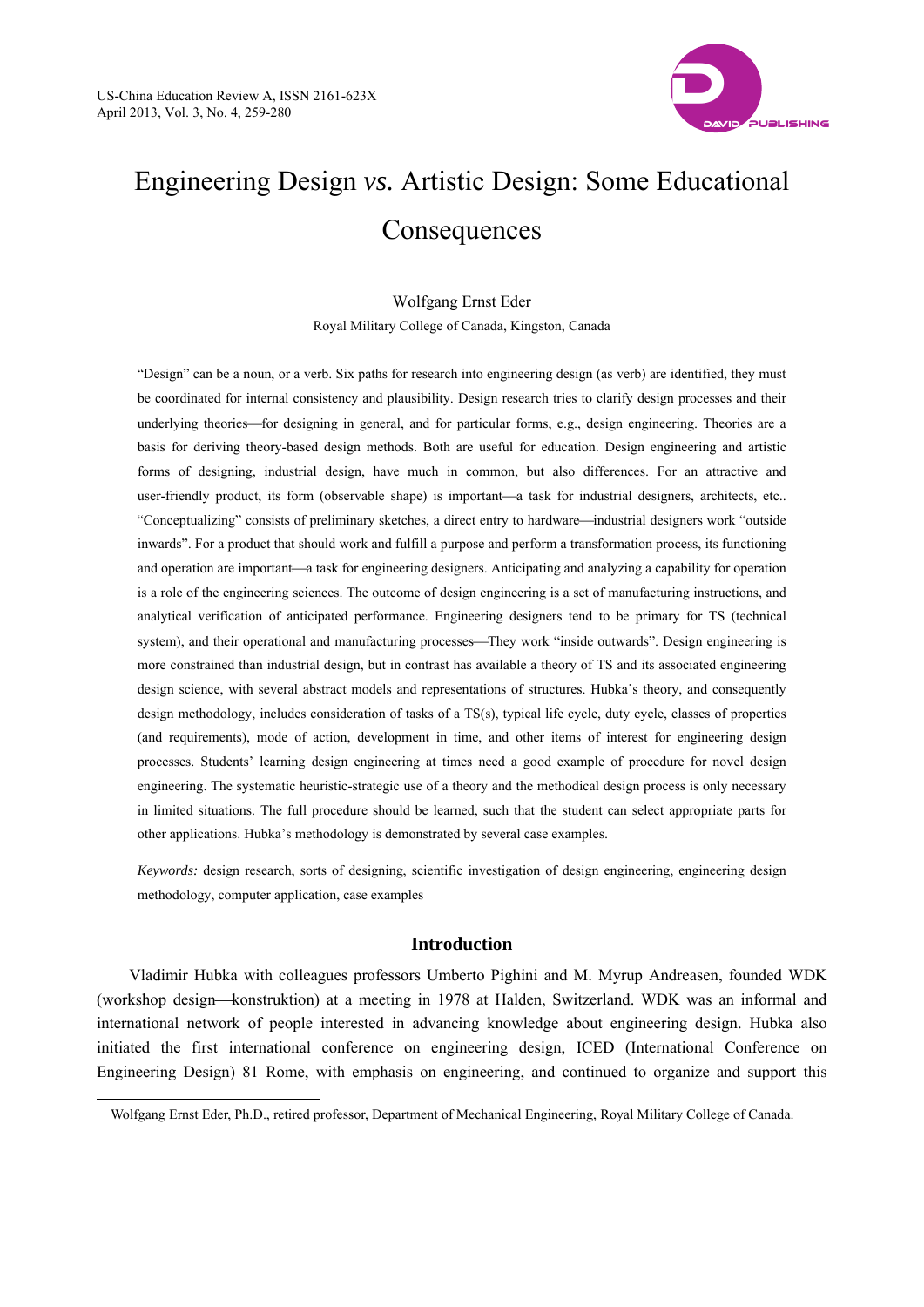bi-annual series until 1997. A summary of his work appears in (Eder, 2011). After ICED 95, Praha, the author has noticed an erosion to include all designing and down-play engineering, which has now almost disappeared from this conference series (and from others). A first presentation of the essential discussions of this paper was given in (Eder, 2012d).

In the author's opinion, some strict distinctions need to be made. "Design" in the English language has two usages. As a noun, "the design" refers to that actual manifestation of a product, a tangible man-made object, an idea, a concept, a pattern, an artificial process, etc.—the way it looks, feels, and behaves, the result of a human intention. As a verb, "designing" refers to the mental and other processes that occur during this activity in order to establish "the design". Design practice at times looks for such guidance to overcome problemswhen the design situation is non-routine, when expertise and competence are lacking (Eder, 2009b), for instance, in educating novices, or in allowing experienced engineering designers to reach beyond their level of competence.

In design research, the main interest lies in "designing", the verb, and in any underlying theory that can provide guidance for methods to enhance or enable designing. Research for activities, such as design engineering follows at least six parallel paths (Eder & Hosnedl, 2008; 2010):

(1) The classical experimental, "empirical" way of independent observing, e.g., by protocol studies, including self-observation, and impartial observation of experimental subjects, etc.: describing, abstracting, recognizing, perceiving, understanding, modeling, and formulating hypotheses—observations capture a proportion of thinking, usually over short-time spans;

(2) "Participative" observation, the observer also acts as a member of the design team and thus acts in the observed process (Hales, 1991), which in consequence may be biased by the observer's participation;

(3) A "reconstructive", detective way of tracing past events and results by looking for clues in various places (Nevala, 2005)—Reconstructions never fully capture the original events, human memory is limited, and needs to be re-constituted for recall;

(4) Speculative, reflective, and "philosophical" generating of hypotheses, and testing;

(5) Transfer between practical "experience" and the insights of knowledge;

(6) "Development" of not-for-profit products (Howard, 2011).

These paths must be coordinated to attain internal consistency and plausibility. Hubka's developments occurred mainly by paths 4 and 5.

The purpose of design research, to clarify design processes, includes designing in general, and particular forms of designing, e.g., design engineering (see Figure 1), and the scientific treatment of design engineering is currently much farther advanced that for any other form of designing. The underlying theories should provide the basis for deriving theory-based design methods to assist designers in solving their problems. We must also acknowledge the utility of pragmatic and "industry best practice" methods for designing, for which theoretical base is inadequate or lacking. Admittedly, the engineering and other sciences can provide some assistance, especially for heuristic "what-if" investigations, and for analyzing expected behaviors. In addition, design research should explore where these assisting methods may be needed—routine *vs*. non-routine design situations, and the needs of management *vs*. practitioners (Eder, 2009b).

A further necessary distinction is between a theory and a method. From Eder and Hosnedl (2010), as formulated in cybernetics (Klaus, 1965; 1969), "Both theory and method emerge from the phenomenon of the subject" (see Figure 2). A close relationship should exist between a subject (its nature as a concept or object), a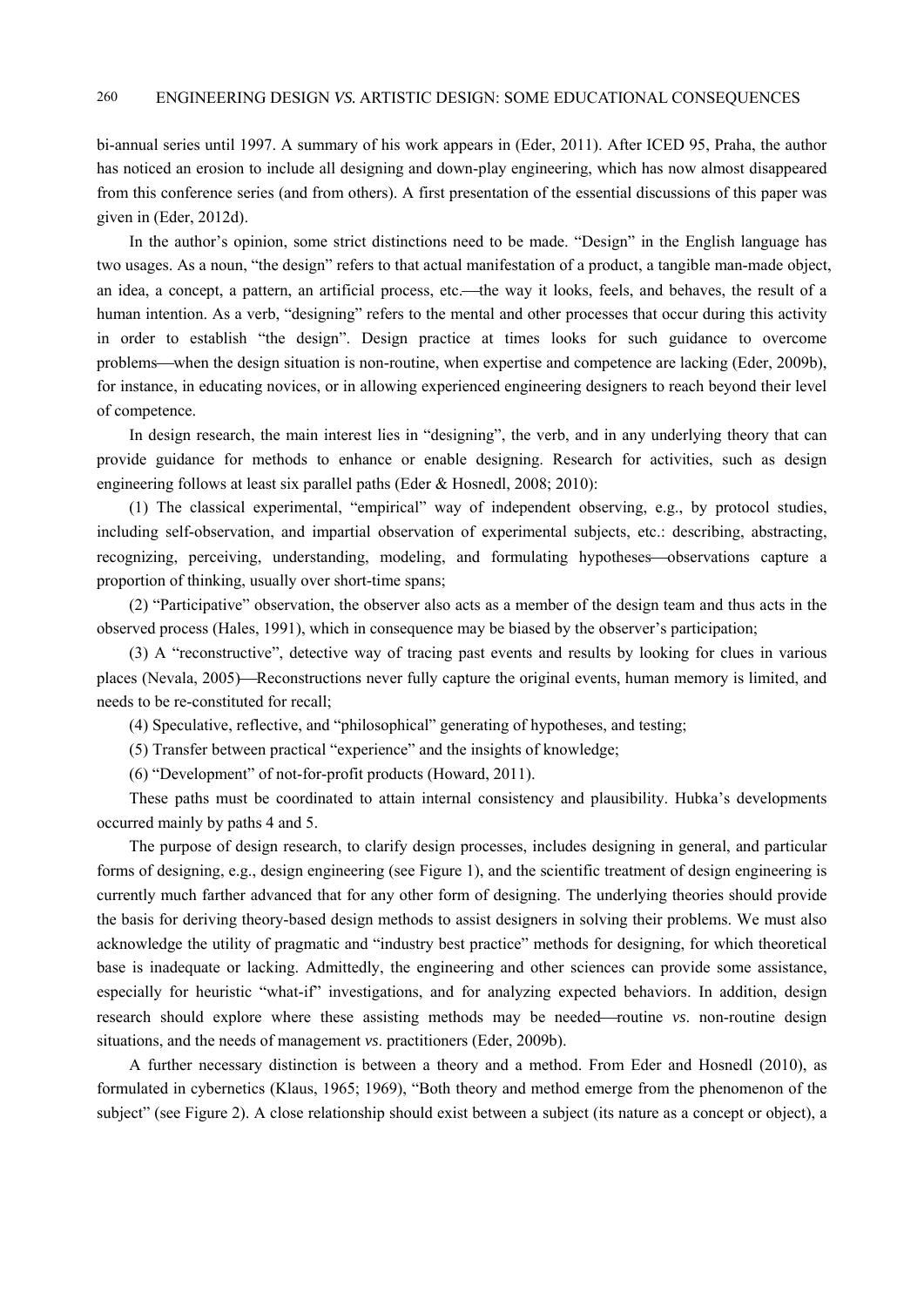basic "theory" (formal or informal, recorded or in a human mind), and a recommended "method"—the triad "subject—theory—method". The theory should describe and provide a foundation for explaining and predicting "the behavior of the concept or (natural or artificial, process or tangible) object", as subject. The theory should be as complete and logically consistent as possible, and refer to actual and existing phenomena. The (design) method can then be derived, and consider available experience. One aim is to separate theory from method.



*Figure 1*. Hierarchy of sciences. Source: Eder and Hosnedl (2008); McMasters (2004).

The "theory" should answer the questions of "why", "when", "where", "how" (with what means), and "who" (for whom and by whom) with sufficient precision and fidelity. The theory should support the utilized "methods", i.e., "how" (procedure), "to what" (object), for the operating subject (the process or tangible object) or the subject being operated, and for planning, designing, manufacturing, marketing, distributing, operating, and liquidating (etc.) the subject. The method should be sufficiently adapted to the subject, its "what" (existence), and "for what" (anticipated and actual purpose). The phenomena of subject, theory, and method are of equal status. Using Koen's (2003) convention, underscoring the second letter of a word indicates its heuristic nature: "A method is a prescription for anticipated future action, for which it is heuristically imperative that you adapt it flexibly to your current (ever-changing) situation"—And nearly all words in this paper should have the second letters underscored. Methods are heuristic, "... a plausible aid or direction ... is in the final analysis unjustified, incapable of justification, and potentially fallible" (Koen, 2003, p. 24). "The 'engineering method' is the use of heuristics to cause the best change in a poorly understood situation within the available resources" (Koen, 2003, p. 59). Methods must be learned, preferably on simplified examples, before they can be used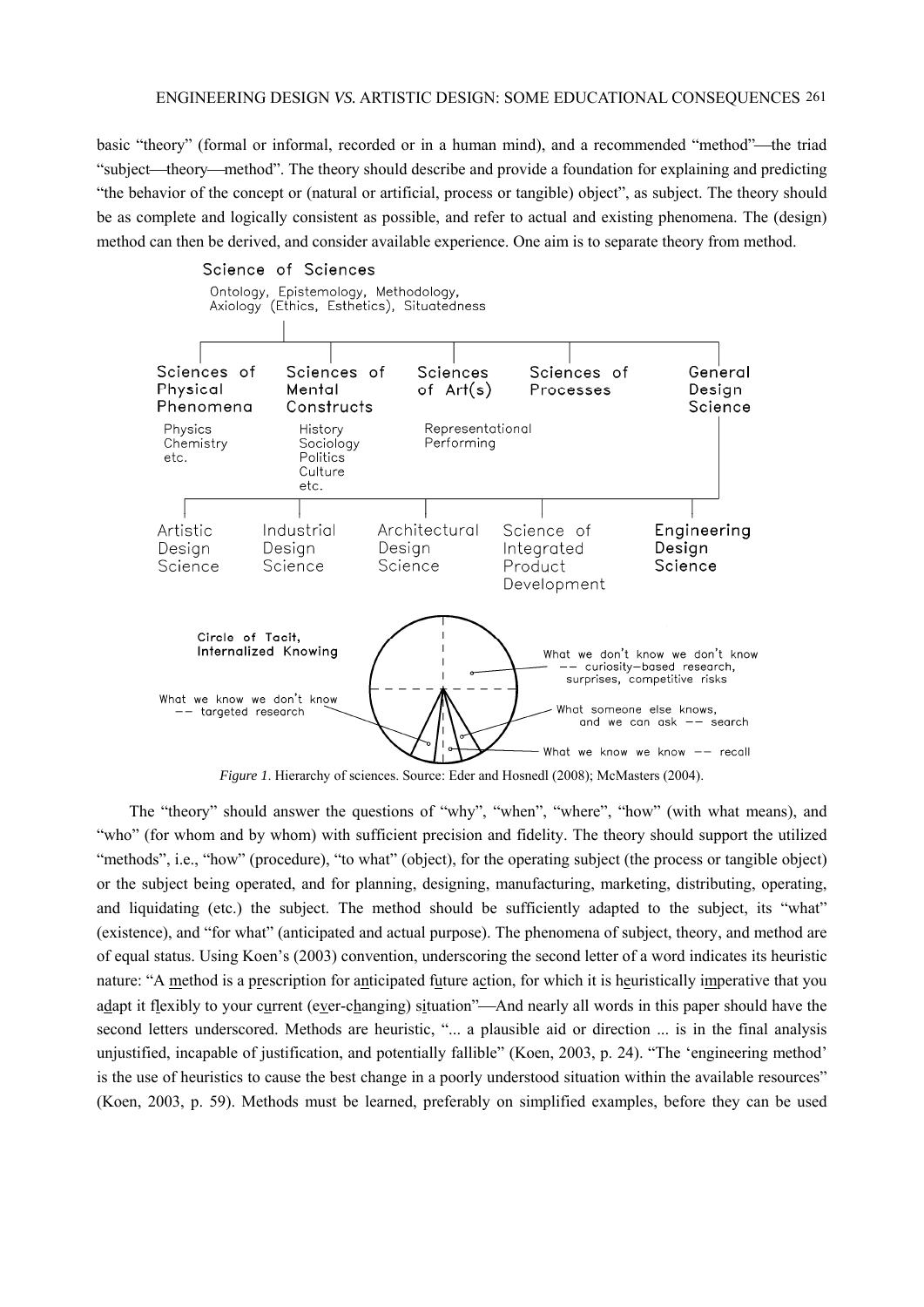(often from memory) on a problem of any substantial importance (Eder, 2009b).



*Figure 2.* Relationship among theory, subject, and method. Source: Eder and Hosnedl (2008; 2010); Klaus (1965; 1969).

The triad "subject—theory—method" is a valuable educational insight. It confirms that forethought is a necessary precursor to establishing a method (for using the subject, or for designing the subject) and accomplishing an action. In addition, some rehearsal and/or training is often needed for effective and efficient action.

This triad "subject—theory—method" is also one cause for the basic arrangement of engineering design science (Hubka & Eder, 1996), as shown in its map (see Figure 3). Engineering design science does not intend to imply that "design is a science", only that scientific methods have been used to investigate engineering design. The left hemisphere of Figure 3 shows the theory (south quadrant) and practice (north quadrant) of existing TS (technical system), the right hemisphere shows the theory (south quadrant), including a fully systematic methodology, and suggested practice (north quadrant) of engineering design processes, including the heuristic and scientific information usable for designing, and the heuristic and systematic advice about the design process itself.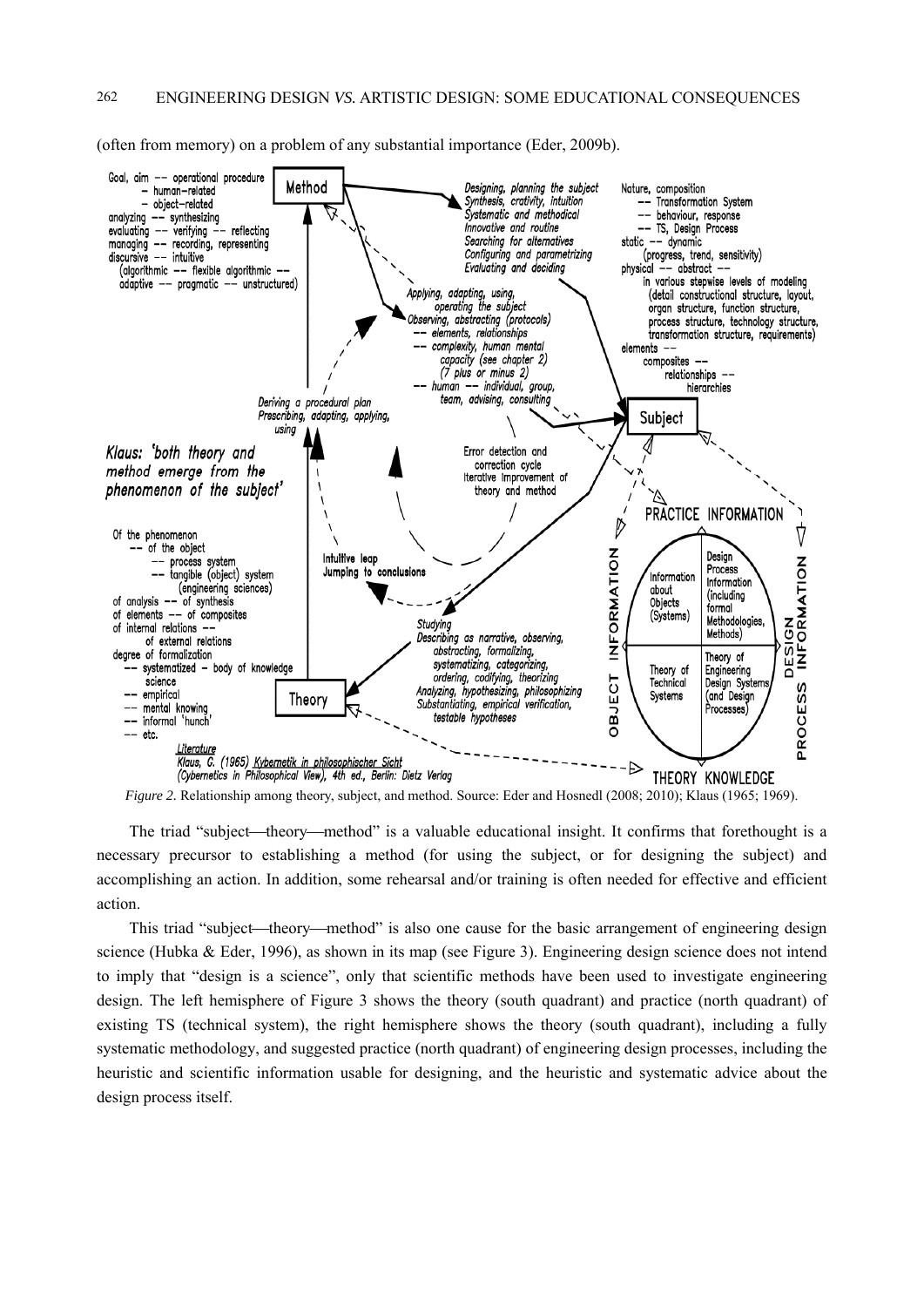

*Figure 3.* Model (map) of engineering design science. Source: Hubka and Eder (1996); Eder and Hosnedl (2008; 2010).

# **Basic Considerations**

Design engineering and the more artistic forms of designing (e.g., industrial design, architecture, graphic, and sculptural art) have much in common, with partly overlapping duties, but also substantial differences (see Figure 4)—the descriptions show a contrast of extremes, rather than all aspects of designing.

| Objectives,<br>Design Conditions                                                                 | Design Engineering                                                                                    | Artistic-Architectural-<br>Industrial Design                                                       |
|--------------------------------------------------------------------------------------------------|-------------------------------------------------------------------------------------------------------|----------------------------------------------------------------------------------------------------|
| The object to be<br>designed, or the existing<br>(designed) object                               | Transformation Process<br>and/or Technical System;<br>primary: functioning,<br>performing a task      | Tangible Product:<br>primary: appearance,<br>functionality                                         |
| Representation and<br>analysis of the object<br>as designed, and its<br>'captured design intent' | Preparing for TS(s)<br>manufacture, assembly,<br>distribution, etc.,<br>AI, CAD/CAM/CIM               | Rendering for<br>presentation and<br>display, product<br>range decisions                           |
| Design process (for the<br>object), methodology,<br>generating the design<br>intent'             | Theories of designing,<br>Engineering Design<br>Science, formal design<br>methodologies               | Intuitive, collaborative,<br>interactive designing                                                 |
| Properties of the object<br>as output of designing                                               | Mediating and Elemental<br>Design properties, to estab-<br>lish observable properties                 | Observable properties to<br>achieve customer<br>satisfaction                                       |
| Design phenomenology                                                                             | Empirical, experimental<br>and implementation<br>studies                                              | Protocol studies                                                                                   |
| Responsibilities                                                                                 | Professional, ethics,<br>reliability, safety, public,<br>legal liability, enterprise,<br>stakeholders | Organization, stakeholders<br>(Architecture adds<br>organizational and<br>contract responsibility) |
| Location                                                                                         | Design/Drawing Office                                                                                 | Studio                                                                                             |

*Figure 4.* Scope of sorts of designing. Source: Eder and Hosnedl (2008; 2010).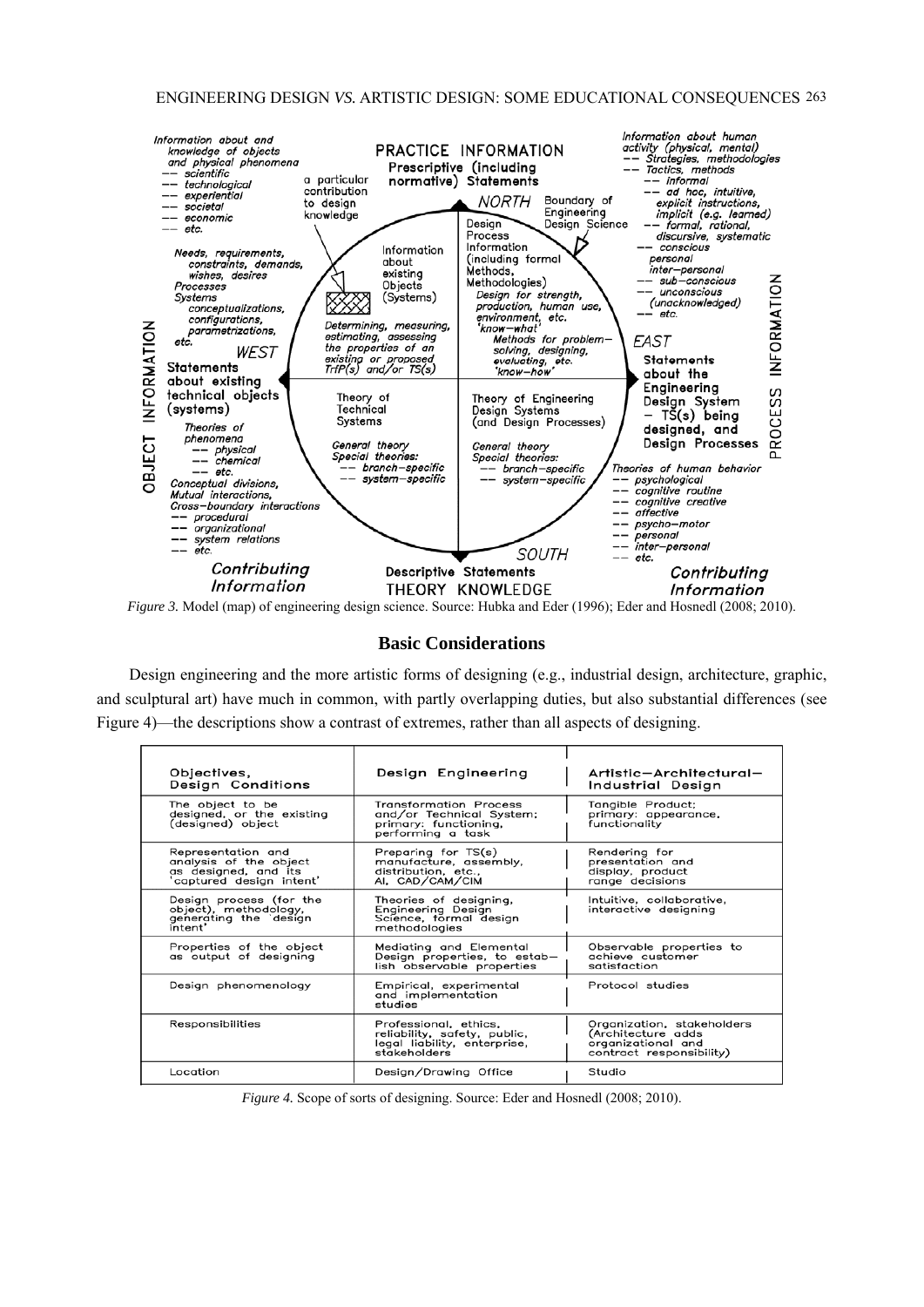If a product is intended to be visually attractive and user-friendly, its form (especially its observable shape) is important—a task for "industrial designers", architects, and other professions. Industrial design (Flurscheim, 1983; Julier, 2000; Tjalve, 1979; Tjalve, Andreasen, & Schmidt, 1979), in the English interpretation, tends to be primary for consumer products and durables, emphasizes the "artistic elements", appearance (size, shape, etc.), ergonomics, marketing, customer appeal, satisfaction, and other observable properties of a product. This includes color, line, shape, form, pattern, texture, proportion, juxtaposition, emotional reactions (Green & Jordan, 2002), etc., in the terminology adopted by Hubka and modified by Eder (Eder & Hosnedl, 2010), these are mainly "observable properties" of a tangible product. The task given to or chosen by industrial designers is usually specified only in rough terms. The mainly "intuitive" industrial design process emphasizes "creativity" and judgment, is used in a studio setting in architecture, typographic design, fine art, etc.. Industrial designers can introduce new fashion trends in their products.

For industrial designers, "conceptualizing" for a future tangible product consists of preliminary sketches of observable possibilities (even if somewhat abstract)—a direct entry into hardware (the constructional structure) and its representation. The sketches are progressively refined, and eventually "rendered" (drawn and colored, and/or modeled by computer or in tangible materials—maquettes) into visually assessable presentation material, full artistic views of the proposed artifact, to provide a "final" presentation, for management approval. The tangible model (to scale), or the sample produced by the designer, as it (will) appear(s) or directly represents the final product. Considerations of engineering may take place, depending on circumstances, e.g., stability and self-strength of a sculpture. Industrial designers usually work "outside inwards", defining the observable envelope, thus constraining any internal constituents and actions.

In contrast, for design engineering, the transformation process, TrfP(s), and/or the TS involved in the TrfP(s), the TS(s), are the subjects of the theory and the method. The suffix "(s)" indicates that this  $TrP(s)$ and/or TS(s) signifies the "subject", the product of interest that should be or has been designed. If a tangible product should work and fulfill a purpose by helping to perform a transformation process, TrfP, e.g., by mechanical, electrical, chemical, electronic, etc., means, its "functioning and operating" (note the verb form) are important—a task for engineering designers. Anticipating and analyzing this capability for operation is a role of the engineering sciences. "Engineering" intends to create what does not yet exist, that is likely to work, even if the way it works (its mode of action) is only partially understood by scientific means. Engineering needs designers to be aware of a wide range of existing information (scientific and experience-based heuristic) and its complex interactions, and to consider and accommodate all relevant influences of scientific, technical, economic, societal, political, and other areas to achieve a technically and economically successful and optimal product. The outcome of design engineering is a set of manufacturing instructions (detail and assembly drawings to scale, including tolerances and raw material specifications (Booker, 1979) for a product that is or will be capable of operating, These design outcomes, in more recent times, are likely to be computer-resident for each constructional part, including instructions for assembly, adjustment, testing, use, spare parts, etc. (see Figure 5). These were traditionally produced manually in a design/drawing office, using drafting machines. Computer "seats" have more recently taken over some duties. In addition, documented analytical verification of anticipated performance in all life-cycle phases must be delivered, preferably by a qualified professional engineer. The resulting tangible product is a TS.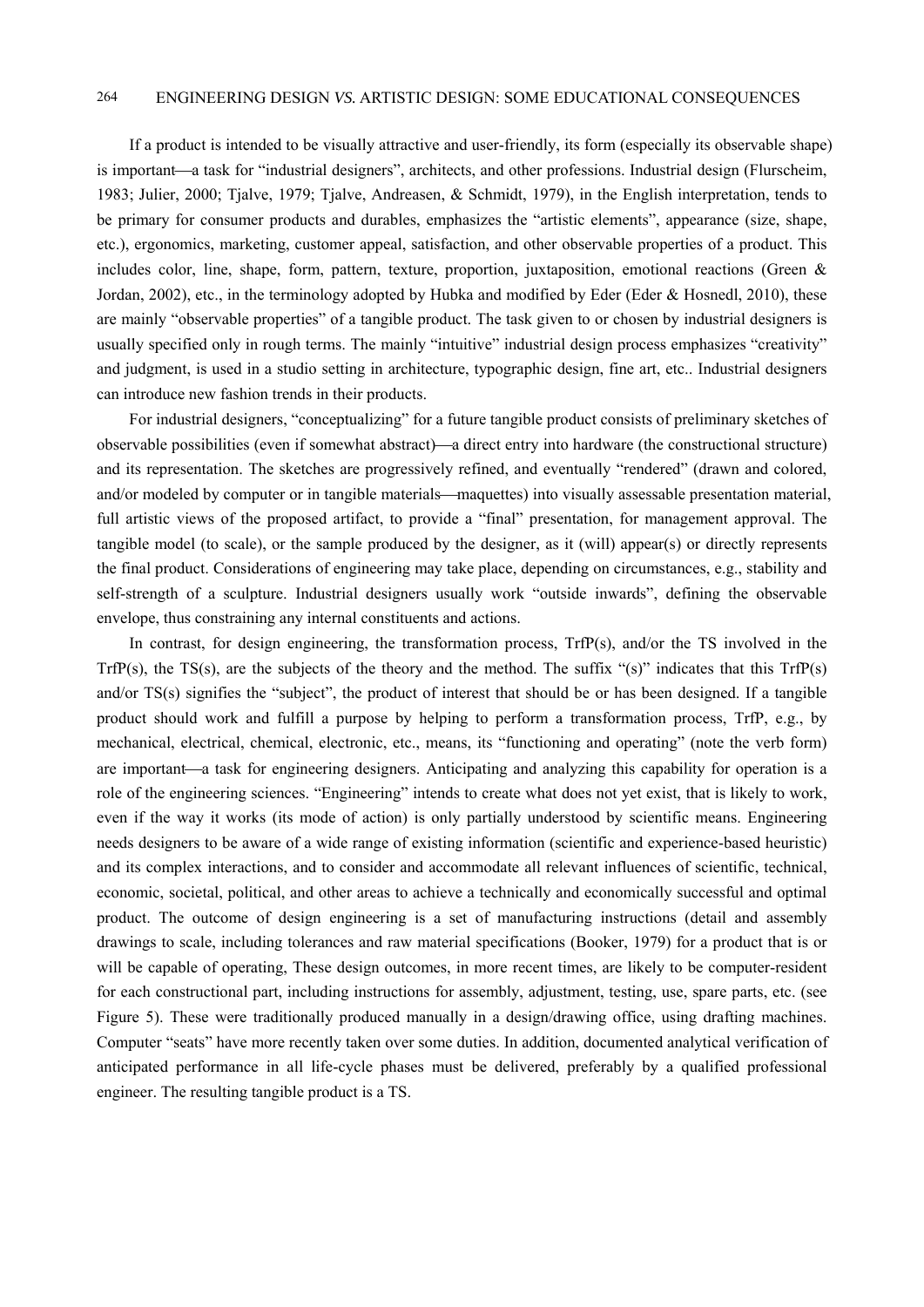



*Figure 5*. Engineering detail drawing with typical geometric features. Source: Eder and Hosnedl (2008).

Design engineering is more constrained than industrial design, because: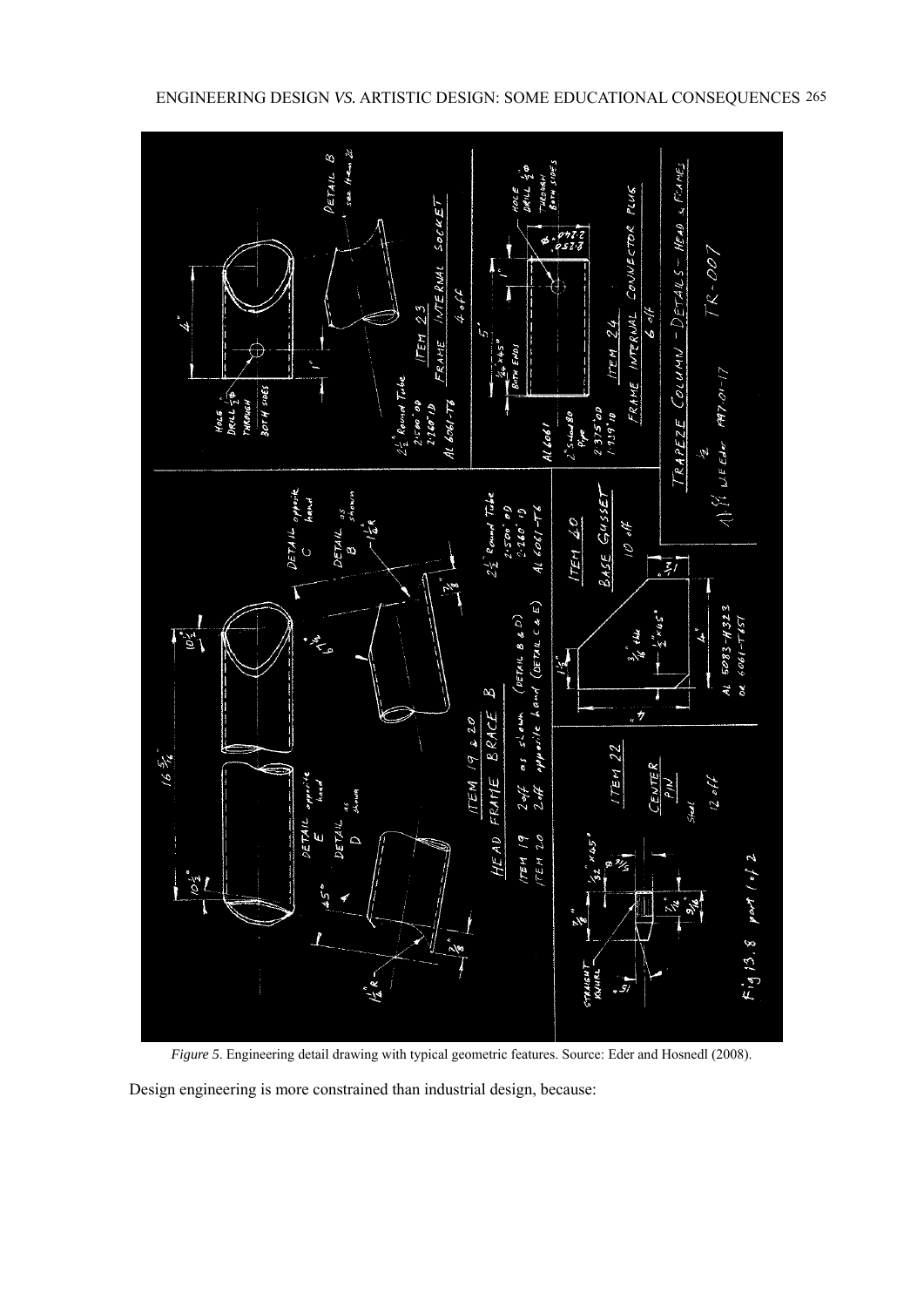(1) A design specification is usually prescribed by a customer or a marketing department, and is often the basis of a legally binding contract for delivery of a desired performance, a transformation process, TrfP;

(2) The relevant engineering sciences must be applied;

(3) Societal norms and regulations (including laws) must be satisfied;

(4) Risks and hazards must be controlled, the existing information must be respected;

(5) Economic considerations apply, e.g., survival and profitability.

Design engineering has a available theory of  $TS(s)$  (Hubka & Eder, 1988) and its associated engineering design science (Hubka & Eder, 1996), which suggests several abstract models and representations of structures for transformation processes,  $TrIPStr(s)$ , and  $TS(s)$ ,  $TSStr(s)$ , that can be used as tools for establishing requirements, and for verbal, graphical, cognitive, and conceptual modelling of novel or redesigned products (mathematical modelling is well established in the engineering sciences).

In fact, design engineering must consider a wide spectrum of information, and fit into the various cultural schemes applicable to different regions and countries (see Figure 6). This is one of the many challenges facing engineering. Conversely, design engineering influences many of the cultural, social, political, and other environments. The process of implementing any technology (process or tangible object, old or new) almost invariably begins with design engineering.



*Figure 6*. Dimensions of design engineering in technology and society. Source: Eder and Hosnedl (2008).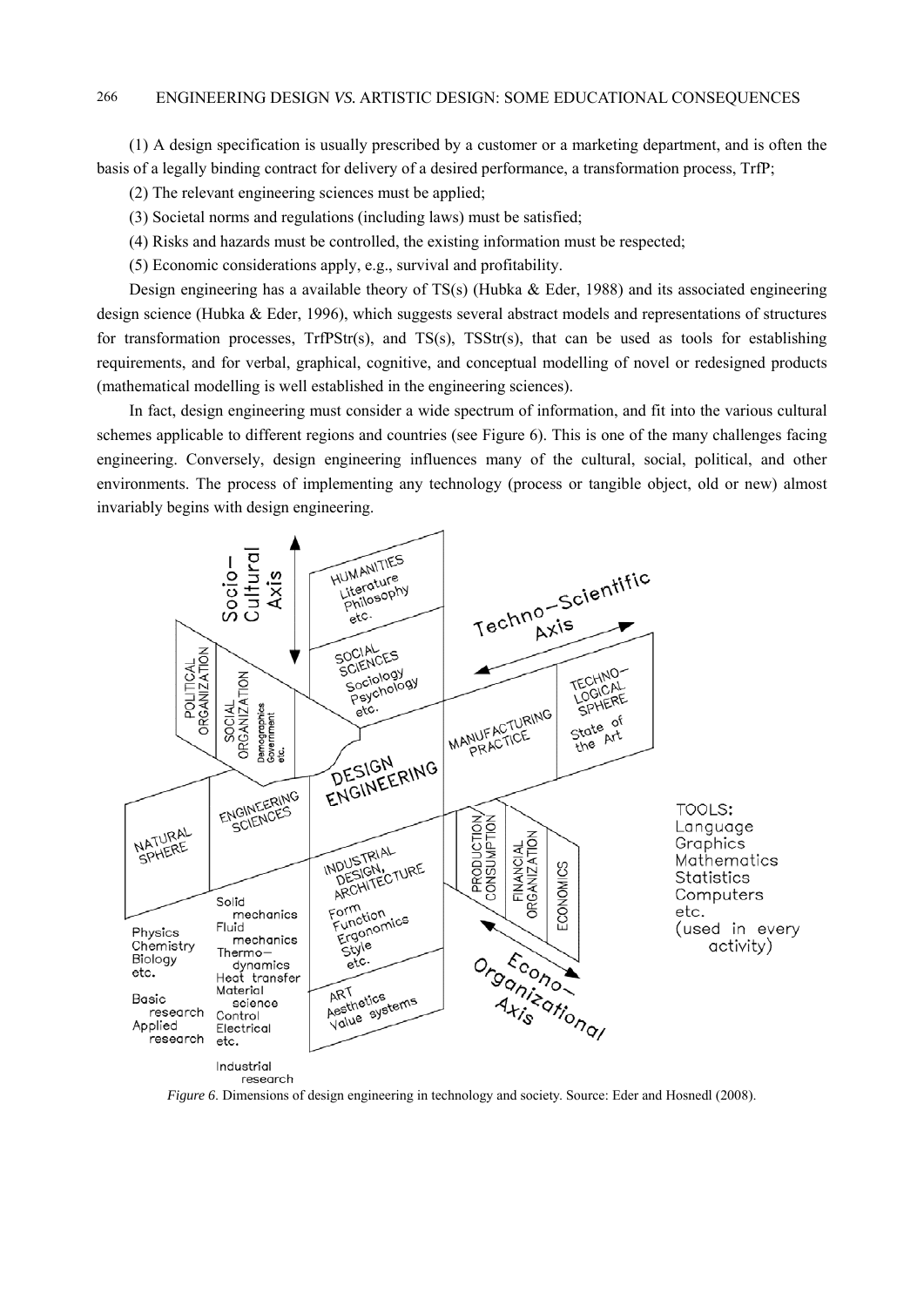Is a car an engineering product? The steering mechanism, the suspension, the motor and drive train, the instruments, and a whole range of other items internal to the car (and often hidden from view) are certainly engineering products, to which industrial-artistic designers can have little input. Mostly, these items cannot normally be observable for the driver, passenger, or by-stander, they are described by the "mediating" and "elemental design properties" of a TS. Some of the intermediate products are OEM/COTS (original equipment manufacturers, and commercial off-the-shelf) parts (engineering products) manufactured by other organizations, e.g., springs, starter motors, alternators, computers, etc.. Even the interior of doors and other body parts (structural members, stiffeners, etc.) are much more engineering than artistic. The exterior of the body parts (including the enclosed volume of the passenger compartment) is certainly more industrial-artistic, for instance, the arrangement and appearance of the dashboard. Even the arrangement and division of individual body panels are engineered for manufacturability and stiffness—an engineering responsibility. In fact, a car is definitely an engineering product—without the engineering you only have an essentially decorative monument. Without the industrial design, the appearance and appeal of the car may be unsatisfactory, reference the "US Army General Purpose Vehicle (GP)" of the 1940s, the original jeep. Is this a reason why the industrial designer often gets named, but the engineering designers are not ever mentioned, and credit for the engineering items is often given to "science"? In contrast, an electrical power transformer (500 MVA, 110 KV) needs minimal industrial design.

This comparison of artistic *vs.* engineering designers is, of course, extreme and exaggerated, the truth is somewhere in between, many TS need also industrial design, and cooperation is often essential. The comparison is based on the author's personal experience in industry and life—10 years in industry (1951–1961) "on the drawing board" for electrical power transformers and switchgear, vehicles for alpine forestry, and other non-consumer engineering products (Eder, 2011).



# **Outline of Theory of (Existing) TS(s)**

Figure 7 shows the basic model on which the theory and method are based. This model of the transformation system, TrfS, declares as in Figure 7.

*Figure 7.* General model of a transformation system. Source: Eder and Hosnedl (2008; 2010).

An "operand" (M (materials), E (energy), I (information), and/or L (living things)) in state 1 (Od1) is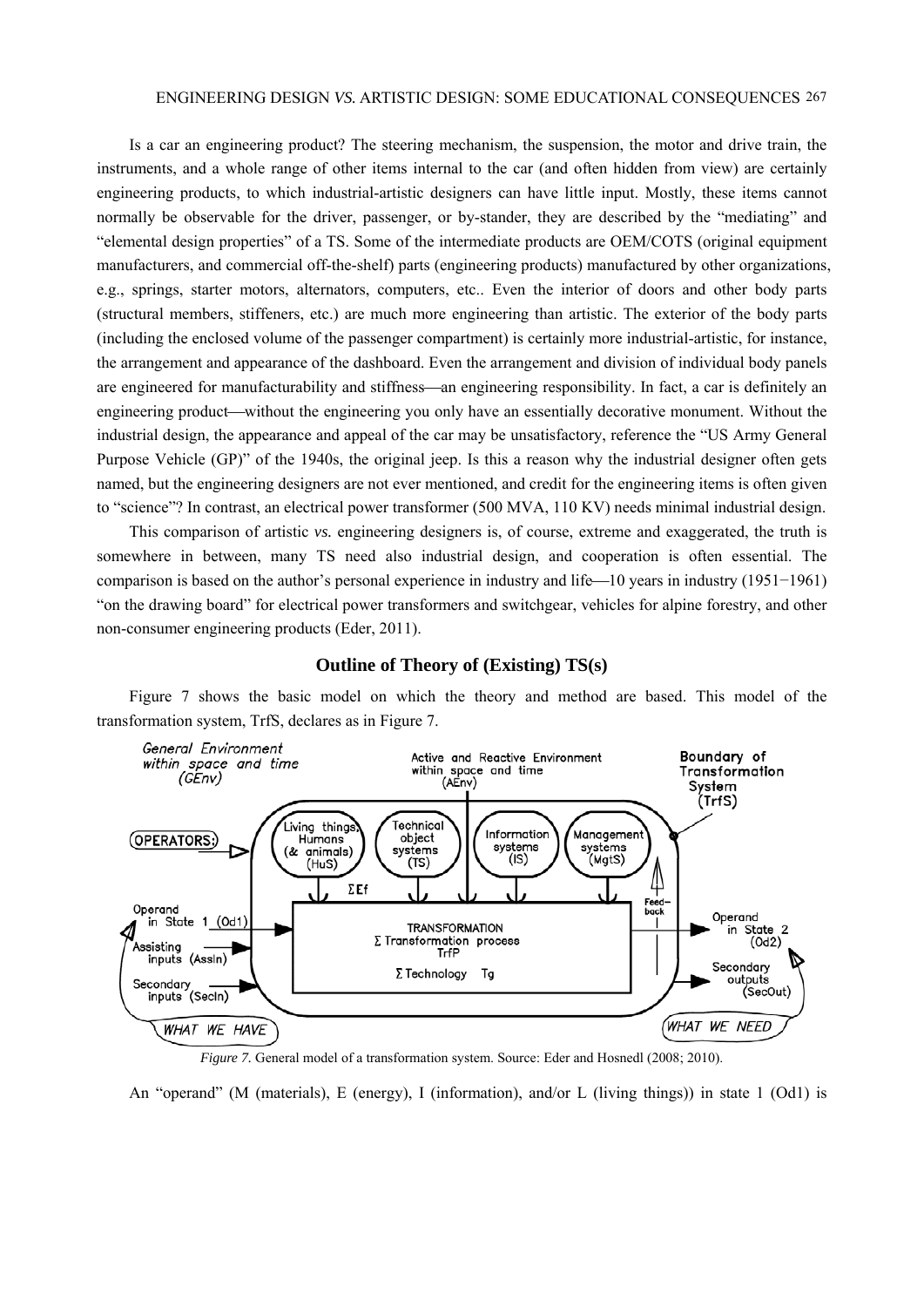transformed into state 2 (Od2), using the active and reactive "effects" (in the form of M, E, and/or I) exerted continuously, intermittently, or instantaneously by the "operators" (human systems, TS(s), active and reactive environment, information systems, and management systems, as outputs from their internal processes), by applying a suitable "technology" Tg (which mediates the exchange of M, E, and I between effects and operand), whereby assisting inputs are needed, and secondary inputs and outputs can occur for the operand and for the operators.

This model, initially proposed in 1974, is now recognized as the prototype for a PSS (product-service-system), recently the focus of research in product development. Hubka's theory and consequently the recommended design methodology (see section 4 of this paper) also includes many other considerations. The operators can be active or reactive in their interaction with each other and in their technology-interaction with the operand. A hand power tool is reactive to its human operator, but active towards the operand. An automotive automatic transmission is mainly active.

The operators of a TrfS can in most cases be regarded as full transformation systems in their own right. For instance, the MgtS (management system) performs its management process, driven by human managers, management TS(s), a management environment, a management information system, and an upper-level management system.

Both the general environment (regional, national, and global) and the active and reactive environment cover physical, chemical, societal, economic, cultural, political, ideological, geographic, ecological, and all other influences directly or indirectly acting on or reacting to the transformation system, its process, and its operators.

The transformation process, TrfP, that is the main purpose of the transformation system, TrfS (and therefore, is the task of the TS as its operator), has a structure of operations and their arrangement or sequencing. The transformation process, TrfP, can take place if (and only if): (1) all operators of the transformation system, TrfS, are in a state of being "operational", they (especially the TS) should be able to operate or be operated, if appropriate inputs are delivered to the operator; (2) an operand in state Od1 is available; and (3) both are brought together in a suitable way, with an appropriate technology. The TrfP must, therefore, be totally external to the operators.

A typical life cycle of a TS is defined as a sequence of TrfS (see Figure 8). For any real TS, each of these seven typical transformation systems represents several to many actual transformations. For education, this life-cycle model helps to explain: (1) the normal operation of an engineering design and manufacture organization; (2) the need for a supply chain to the design and manufacture organization, especially for raw and semi-finished materials for life cycle stage  $LC4$ —manufacture; and (3) the need for a sales-distributing-servicing organization and network for the completed TS(s); and several other societal and economic factors.

Various useful structures can be recognized (see Figure 9): (1) transformation process,  $TrfP(s)$ , and its structure of operations; (2) technology, Tg; (3) TS-function structure, FuStr, a structure of TS-internal and cross-boundary capabilities of operation also adopted in Pahl, Beitz, Feldhusen, and Grote (2007); (4) organ structure, OrgStr, action locations on constructional parts interacting (Pahl et al., 2007) replaces this with "physics"; and  $(5)$  constructional structure, CStr, the acting constructional parts—the main emphasis of (Pahl et al., 2007)—for engineering design, this structure is represented (usually graphically (Booker, 1979)) in (e1) preliminary layout, (e2) definitive/dimensional layout, and (e3) detail, assembly, parts-list, etc.. These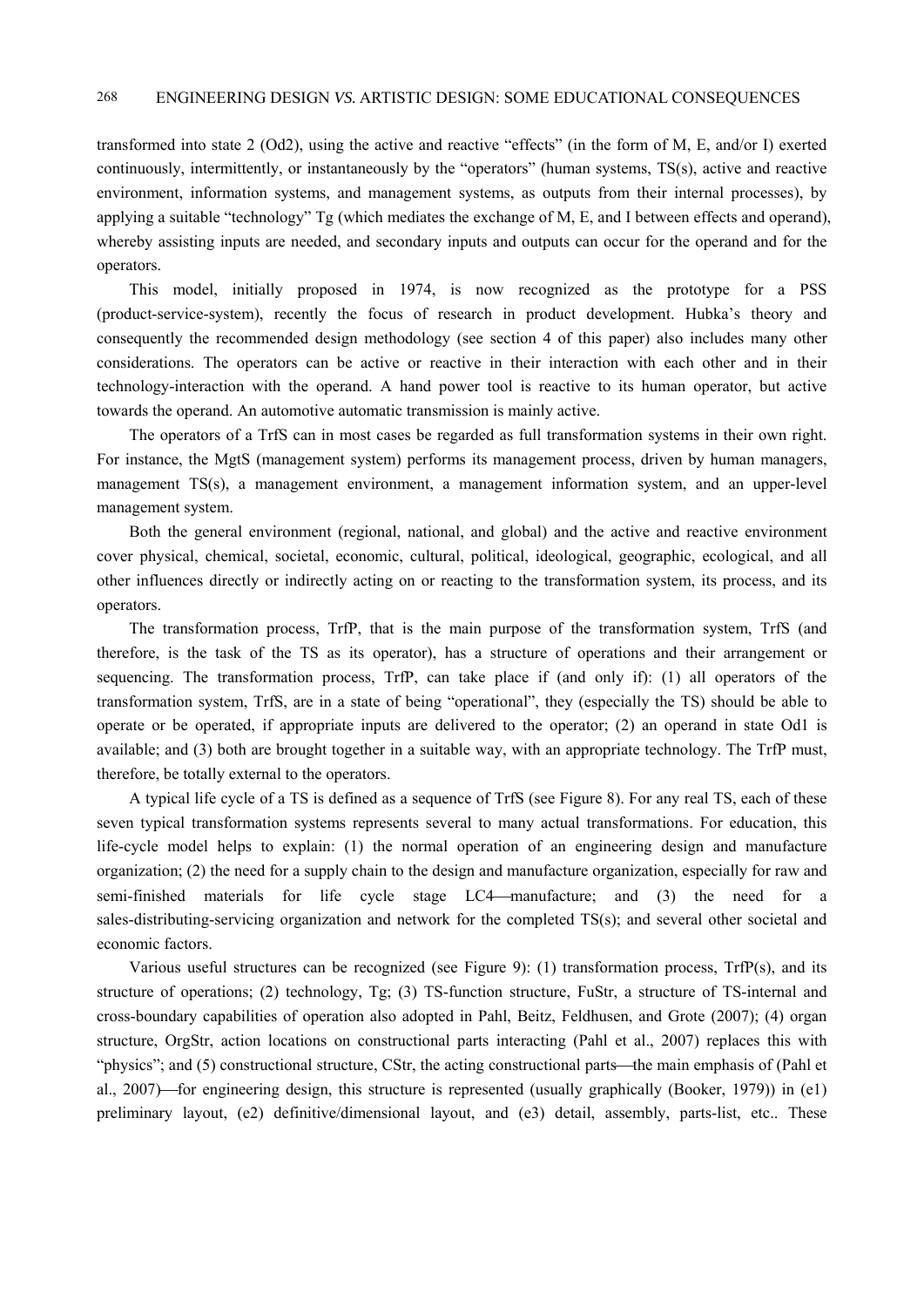structures are, of course, closely interrelated, but almost never in a 1:1 relationship.

The TrfP and the TS exhibit properties. These are arranged in classes appropriate to each constituent of the TrfS derived from Figure 7, and the classes are arranged in major groupings of "observable", "mediating", and "elemental design" properties.



*Figure 8.* Typical life cycle of a TS. Source: Eder and Hosnedl (2008).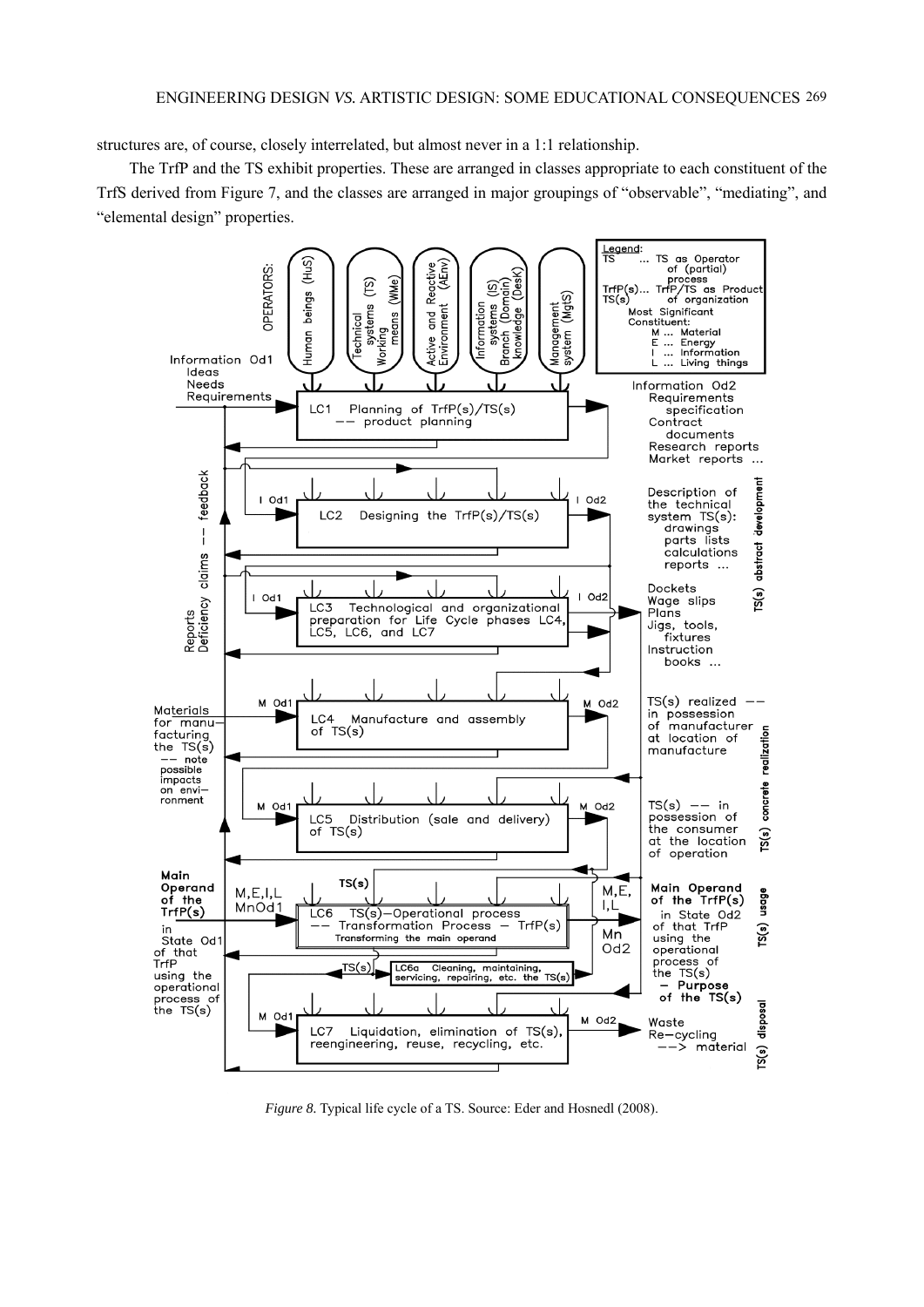

elements, e.g. functions (Fu i), organs (Org j) and organ connectors (OrgC k), constructional parts (CP m) and their relationships

*Figure 9.* Model of a TS—structures. Source: Eder, (2009b); Eder and Hosnedl (2008).

The "states" of TS-properties exist and change among the different states of existence, e.g., various life-cycle phases of a TS(s), and under various operating states, the "duty cycle" of an operational TS: (1) at rest, no operation; (2) during start-up; (3) during normal operation—idling, full-power and part-load, overload, etc., for self-acting operation (automatic), or running and ready to be operated by another operator, e.g., human or another TS; (4) during shut-down, ending an operational state and returning to "at rest" conditions; (5) in fault conditions: (a) internal faults—overload, safe trip-out, breakage, or equivalent; and (b) external faults—damage, wrecking, etc.; (6) during maintenance, repair, testing, etc.; (7) at "life ended"; and (8) any other states. The TS(s) can thus be operational, and even operating, in the absence of the operand of the TrfP.

Further considerations include mode of action, development in time, and other items of interest for engineering design processes.

The models of Hubka's theory are closely interconnected, and have been extended into considerations of engineering education (Eder & Hosnedl, 2008), engineering management (Eder & Hosnedl, 2008; 2010), the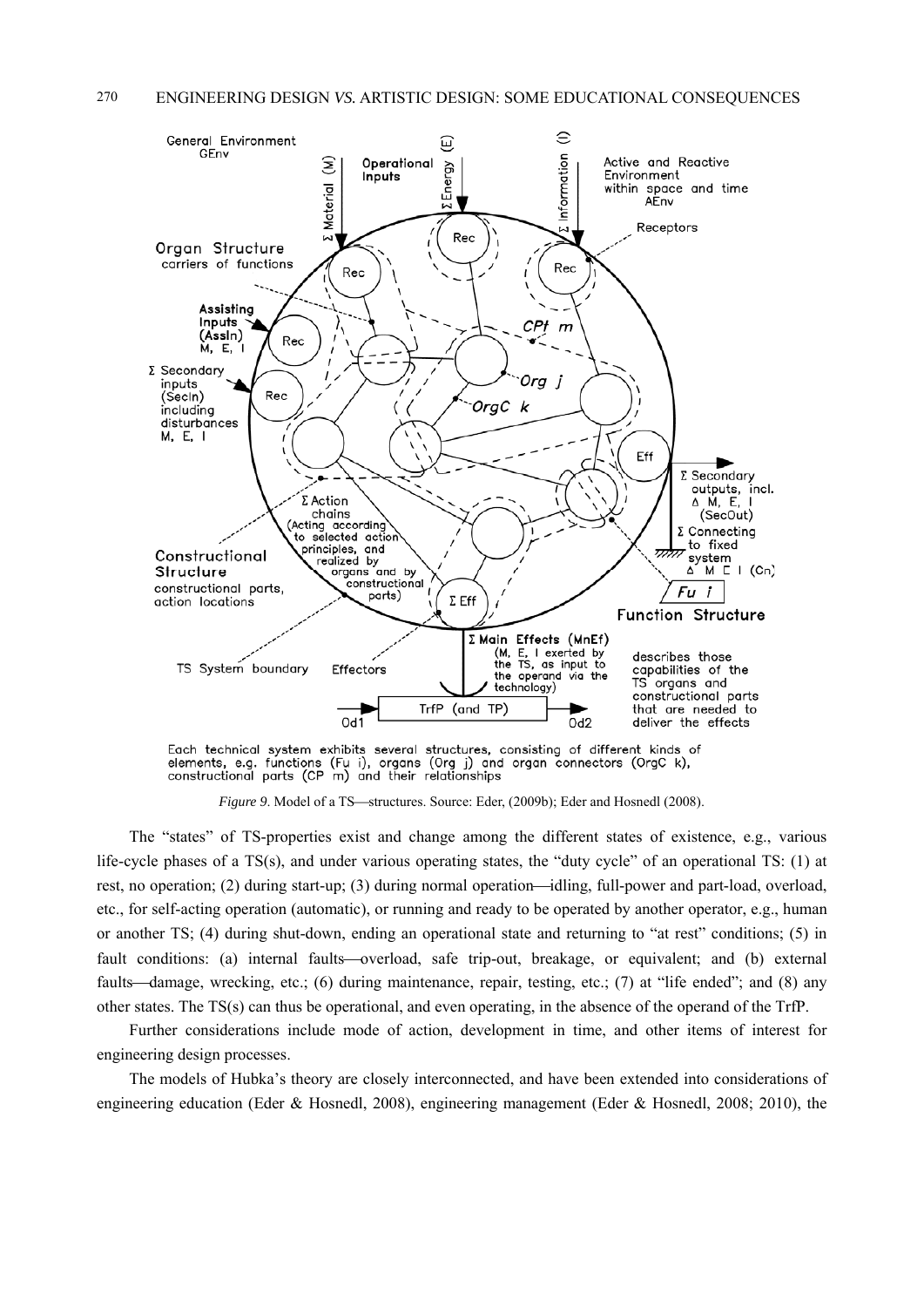design process itself (Eder, 2009b; Eder & Hosnedl, 2008), and others.

## **Outline of Engineering Design Methodology**

Using the model of Figure 7 as basis, the stages and steps of a novel design process are fully described (Eder & Hosnedl, 2008; 2010). The most important design operations (using the letter/number scheme from the full listing) are summarized as:

(1) Task defining:

(P1) establish a design specification for the required system, a list of requirements; partly clarified also in (Pahl et al. 2007);

(P2) establish a plan and timeline for design engineering;

(2) Conceptualizing:

(P3a) from the desirable and required output (operand in state Od2), establish a suitable transformation process  $TrfP(s);$ 

(P3.1.1) if needed, establish the appropriate input (operand in state Od1);

(P3.1.2) decide which of the operations in the TrfP(s) will be performed by TS(s), alone or in mutual cooperation with other operators; and which  $TS(s)$  (or parts of them) need to be designed;

(P3.1.3) establish a technology, Tg, (structure, with alternatives) for that transformation operation, and therefore the effects (as outputs) needed from the TS(s);

(P3b) establish what the TS(s) needs to be able to do (its internal and cross-boundary functions, with alternatives);

(P4) establish what organs (function-carriers in principle and their structure, with alternatives) can perform these functions. These organs can be found mainly in prior art, especially the machine elements, in a revised arrangement as proposed in (Weber & Vajna, 1997; Eder, 2004, 2005);

(3) Embodying/laying out and detailing:

(P5a) establish what constructional parts and their arrangement are needed, in sketch-outline, in rough layout, with alternatives;

(P5b) establish what constructional parts are needed, in dimensional-definitive layout, with alternatives;

(P6) establish what constructional parts are needed, in detail and assembly drawings, with alternatives.

Adaptation for redesign problems (probably about 95% of all design engineering tasks) proceeds through stages (P1) and (P2) above, then analyzes from (P6) or (P5b) to (P4), and/or to (P3b) to reverse-engineer these structures, modify them according to the new requirements, and use the stages in the usual order to complete the redesign. These headings for novel and re-design processes are used in the case examples mentioned below.

The classes of properties of existing TrfP(s) and the TS(s), and the classes of properties related to the life-cycle phases LC1–LC3 (the manufacturing organization), lead directly to the list of primary and secondary classes of requirements that are the basis for step (P1), establishing a design specification (Eder & Hosnedl, 2010).

Hubka's engineering design methodology allows and encourages the engineering designers to generate a wider range of solution proposals at various levels of abstraction from which to select—one of the hallmarks of creativity. They should also use serendipity, opportunism, spontaneity, and pragmatic and "industry best practice" methods (see Figure 10). The apparent linearity of this procedure is only a broad approximation (Müller, 1990), parts of the TrfP(s) and/or TS(s) will inevitably be at different stages of concretization, and of different difficulty, routine to safety (Müller, 1990). Only those parts of this engineering design process that are thought to be useful are employed. Such an "idealized" procedure cannot be accomplished in a linear fashion, essential operations include iterative working—repeating a part of the design process with enhanced information to improve the solution proposals, within a stage or step of the engineering design process, and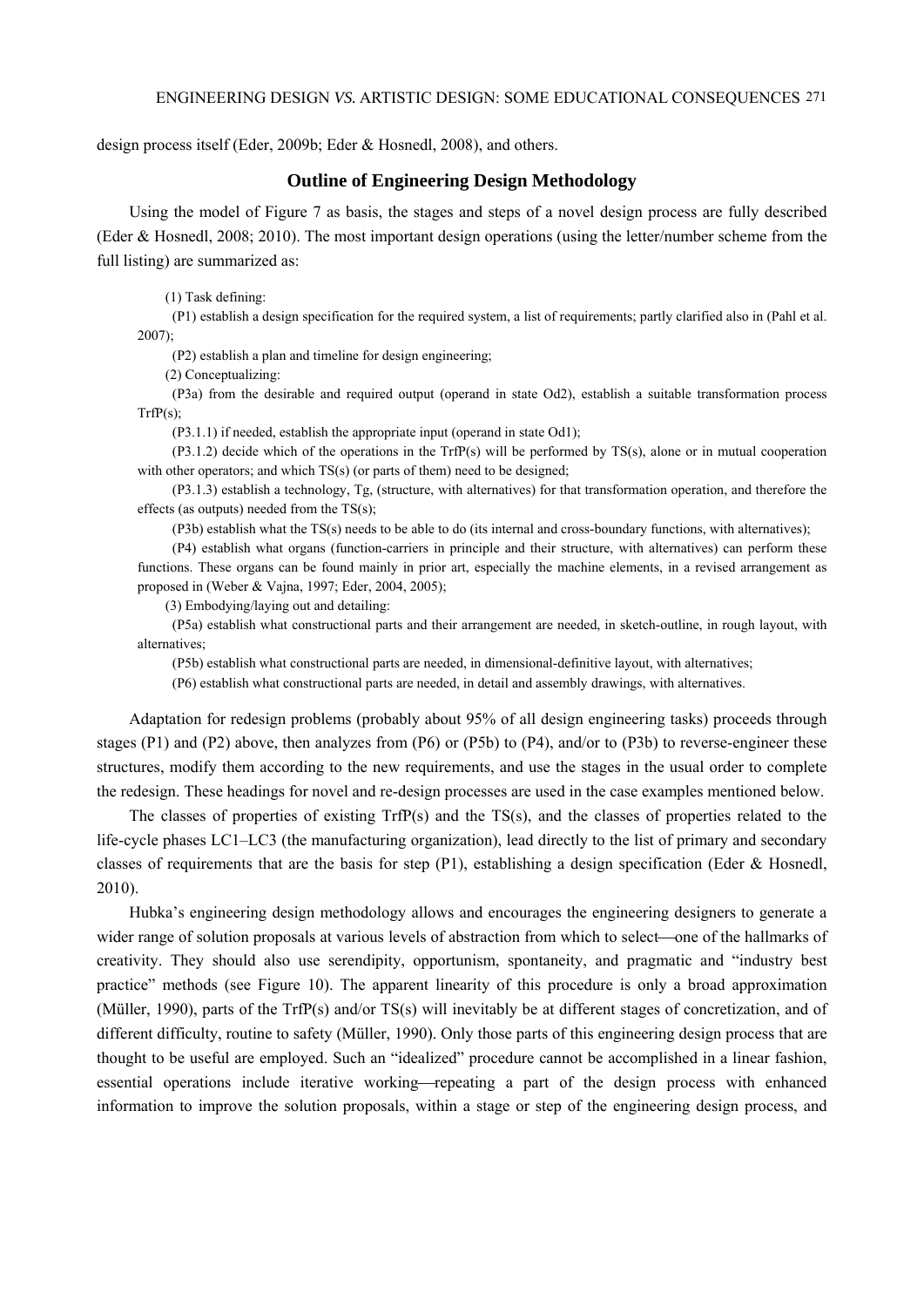between stages and recursive working, breaking the larger problem into smaller ones, sub-problems and/or sub-systems, to recursively solve (e.g., using the same systematic design methodology) and re-combine, using analysis and synthesis (Eder, 2008). In the process, the perceived or assumed TS-boundary is frequently redefined to restrict and focus, or expand, the designer's "window" of observation (Nevala, 2005).



(Adapted from PowerPoint 5.9.2011, slides 33 & 34, copyright Stanislav Hosnedl, U. of West Bohemia) *Figure 10*. Strategies for design engineering and problem-solving.

CAD (computer-aided design) can effectively be used in stages (P5a), (P5b), and (P6)—in earlier stages, the representations are often too abstract for computer graphic processing (including semantics and implications), but mathematical analysis and simulation in earlier stages are often useful, called CAE (computer-aided engineering).

Stage (P3b), development of a TS-function structure, reveals a special position. For instance, the TS-cross-boundary functions can include such non-obvious functions as "present a pleasing appearance to the  $TS(s)$ " or "allow easy and ergonomic operation by a human"—a direct connection to the need for involvement of industrial design. Also, the TS-internal functions can include "adjust" or "regulate and control" with respect to some TS-properties—This can be solved mechanically, electrically, fluidically, electronically (plus software), etc., and can provide a direct connection to mechatronics.

# **Problem-Solving**

Superimposed on the systematic approach to design engineering is a sub-process of problem-solving, frequently applied in every design stage (see Figure 11).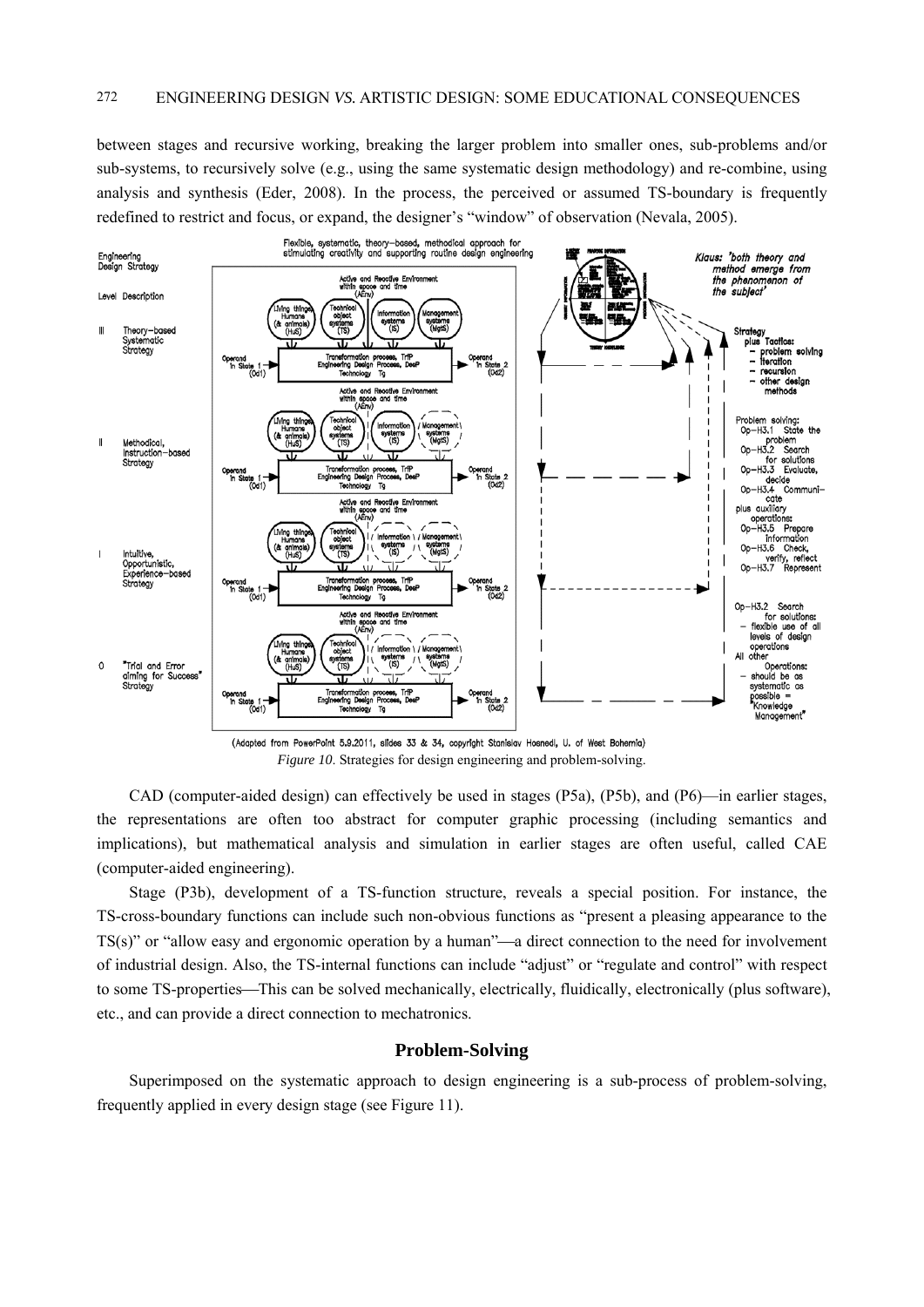

H4. Elemental Activities <sub>H5.</sub> 业 Elemental Operations

*Figure 11*. Basic operations—problem-solving in the engineering design process. Source: Gregory (1966); Koen (2003); Schön (1983; 1987); Wales et al. (1986a; 1986b); Wallas (1926); Hubka and Eder (1996); Eder and Hosnedl (2008; 2010).

Iterative working is related to TrfP/TS properties, requirements, and both heuristic and analytical use of the mediating properties, the engineering sciences, and the problem solving cycle (Eder, 2008, 2009a; Weber, 2005, 2008) (see Figures 11 & 12). Observable and mediating properties of future "existing" TrfP(s)/TS(s) can be analytically determined from the established elemental design properties, giving a reproducible result. The inversion of this procedure, synthesis, is indeterminate, each required observable property is influenced by many different elemental design properties that therefore need to be iteratively established to approach the desired state of the observable property. Analysis is in essence a one-to-one transformation, convergence to one solution. Synthesis goes far beyond a reversal of analysis, it is almost always a transformation that deals with alternative means and arrangements, involving divergence as well as convergence, a one-to-many (or few-to-many) transformation. Synthesizing, as part of Op-H3.2 "Search for Solutions", is the more difficult kind of action (Eder, 2008; 2009a). Figure 12 constitutes proof that iterative procedure is a theoretical necessity in EDS, and a practical necessity in design engineering. This insight is also of educational importance, and demonstrates the need for perseverance.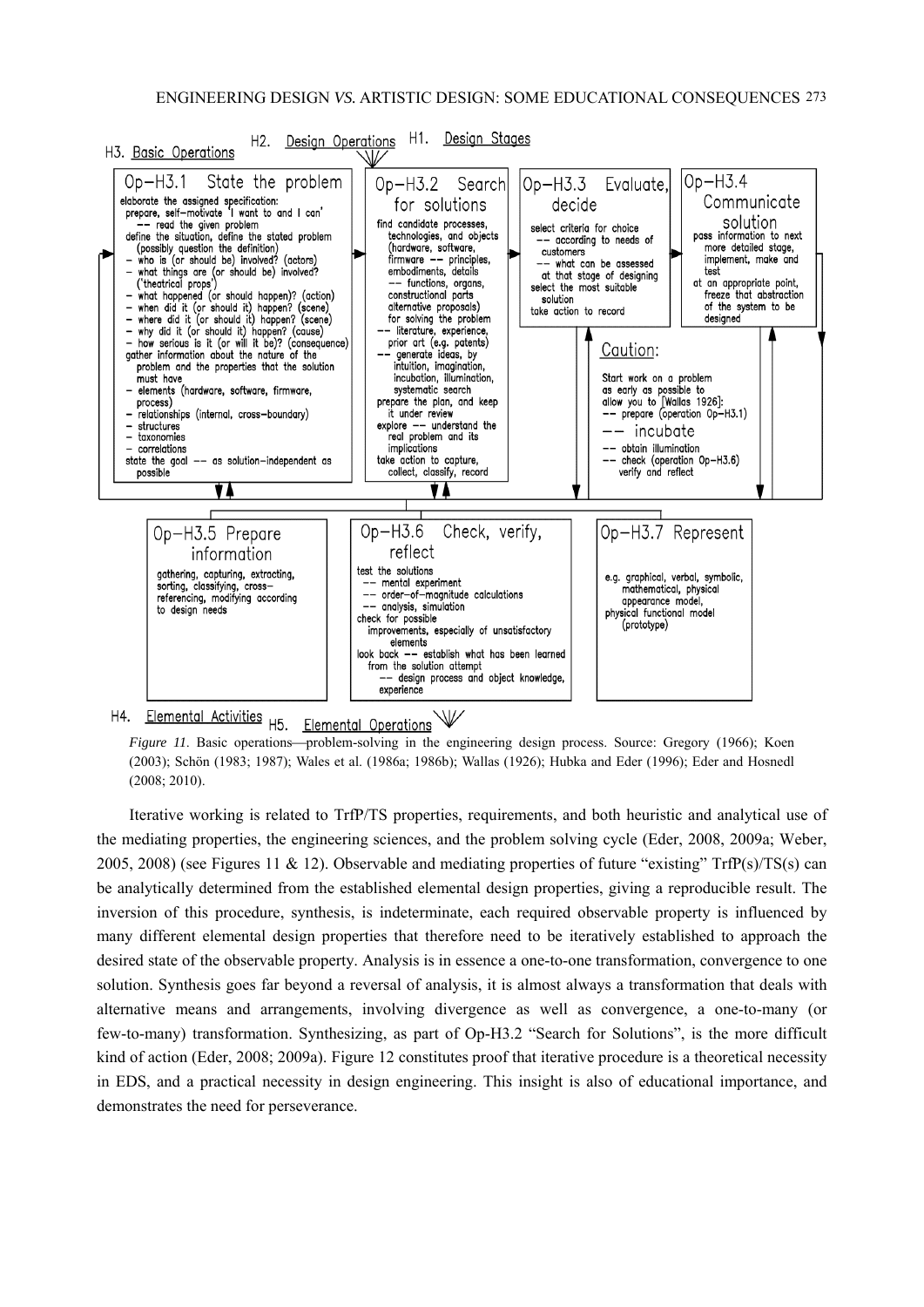

*Figure 12.* Main relationships between problem-solving, and mediating: Elemental design and observable properties. Source: Weber (2008); Eder and Hosnedl (2010).

# **Application of Computers for Engineering Design**

In the era known as B.C. (before computers), the process of design engineering (especially for industrial equipment) had an expected output in the form of detail drawings (see Figure 4) of all constructional parts prepared on translucent tracing paper (or cloth) to relevant national standards, including tolerances, surface finish, raw materials, etc., under consideration of likely manufacturing methods, delivered to manufacturing as "blue-prints". In addition, assembly drawings, parts lists, assembly and adjustment instructions, usage instructions, repair instructions, etc., were prepared. Checking of these documents was always performed to ensure accuracy and completeness, avoidance of undesired redundancy, conformity to standards, tolerancing, etc..

For a novel product (usage process, TrfP, and/or TS), a senior engineering designer (usually a university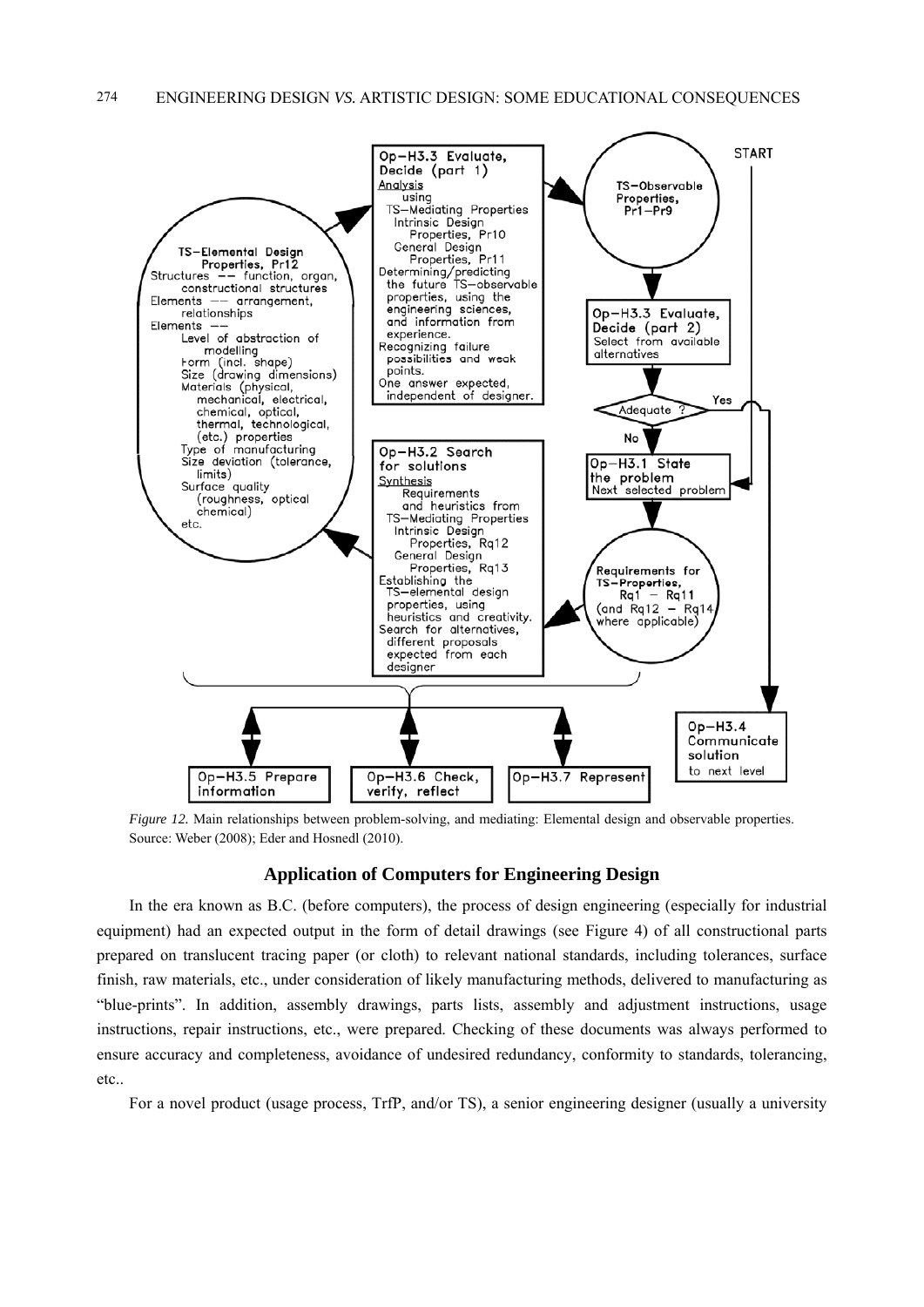graduate) would conceptualize, produce sketch layouts, perform preliminary calculations of expected performance and capabilities, and produce a final layout to correct sizes. Technologists would then produce the detail drawings, and a check-assembly—in a drawing office equipped with drafting machines. Specialized checking personnel would perform the drawing check. For redesign, similar tasks needed to be completed, but with much less conceptualizing.

This was obvious at the time, but needs to be repeated for the current situation in which much of the previous information has been lost. Engineering designers can obviously still design without computers. Even when designing with computers, engineering designers often need to do some preparation work (e.g., conceptualizing) without computer assistance. Computers cannot design completely independently, generally computers are tools that can assist designing (Hubka & Andreasen, 1983). Some parts of designing may be automated. Computers help to solve problems, contribute to improvements in TrfP(s) and/or TS(s), optimize quality, improve and perfect the parameters of the design process, and record the results of designing.

Acceptance by industry of early 2D- and 3D- CAD applications (due to their limitations) caused a drastic change in detail-design procedures. CAD applications could not be used for layouts, most of them are still not suitable. Detail design of individual constructional parts tended to be allocated to different engineering designers on their "own computer seat". Coordination among these specialists became difficult, and many errors resulted. The latest versions of some CAD applications are starting to allow "inheritance" of some properties from one constructional part to another, and automated check assembly (see Figure 13) (Eder  $\&$ Hosnedl, 2008; 2010).



*Figure 13.* Progress of computer support of representation for design engineering. Source: Eder and Hosnedl (2008, 2010; as cited in Burr et al., 2005, with permission).

## **Supporting Evidence**

Evidence exists for the efficacy of the Pahl et al. (2007) and VDI (verein deutscher ingenieure—Association of german engineers) design methodologies (Birkhofer, 2011). The reason for comparing Pahl et al. (2007) is that these are the most comprehensive methodologies to date, but Pahl/Beitz do not fully articulate their theory. Hubka's theories and methodology have been compared with several other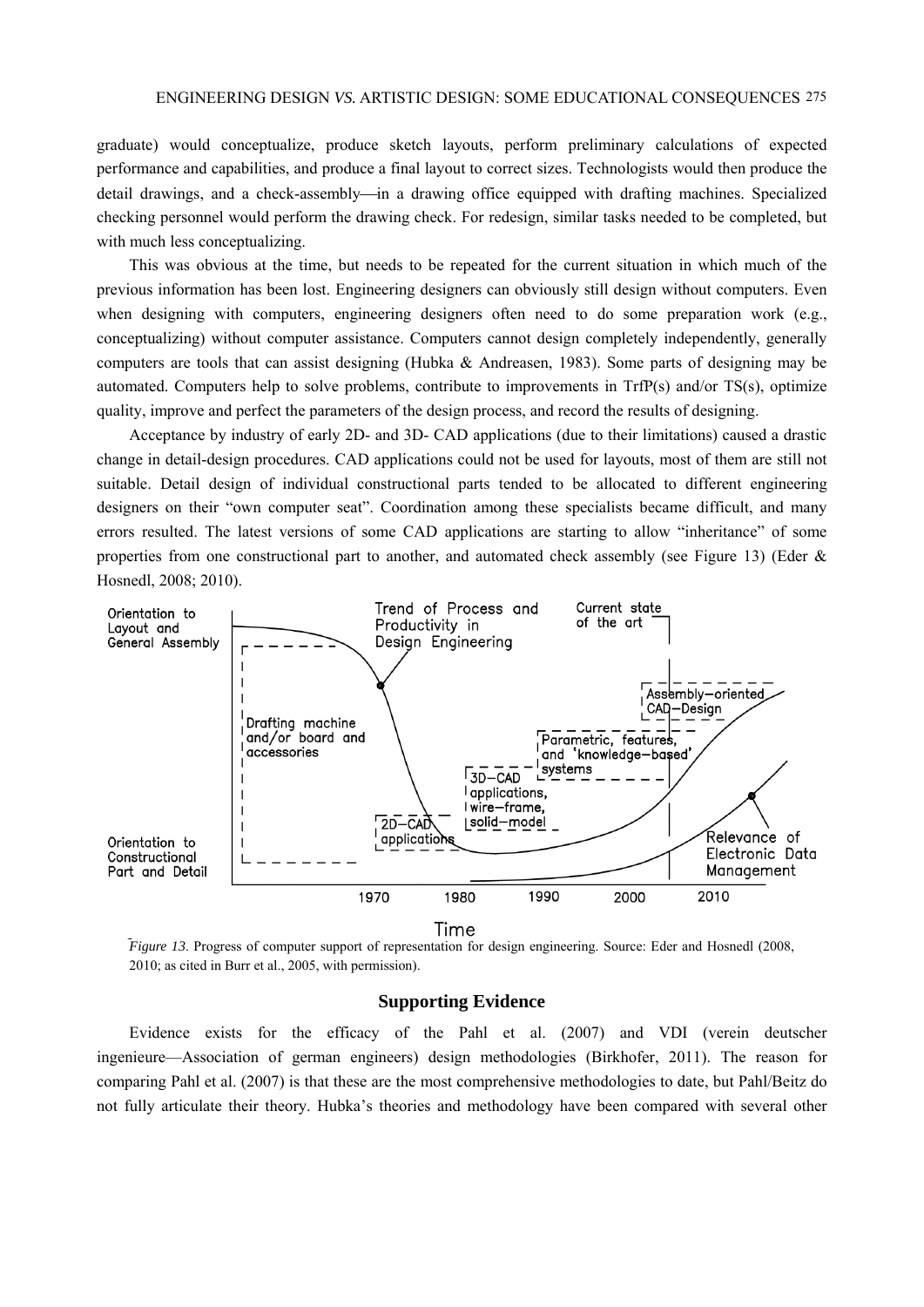approaches and design methods (Eder & Hosnedl, 2008, 2010; Eder, 2012c), almost all of which are expanded sub-sets of the Hubka methodology. Hubka and Eder's (1988) methodology is derived from his theory of TS(s)—Hubka and Eder strictly differentiated between the theory of (existing) TS(s), and engineering design methodology for future transformation systems for which the process (not only manufacturing) and the TT operator are to be designed (and from which appropriate methods, models, and parts can be selected). Either pragmatic and practical experience, or a theory can be a basis for proposing a method—Theory and method are not interchangeable. For instance, Pahl/Beitz (Pahl et al., 2007) used experience, Hubka and Eder (1988) used a theoretical approach based on experience.

Students' learning design engineering at times need a good example of procedure for novel design engineering. As shown in (Eder, 2009b), such a fully systematic procedure is only necessary in limited situations, when an engineering designer is faced with an unfamiliar and non-routine situation. Systematic design engineering as a procedure is the heuristic-strategic use of a theory to guide the design process—engineering design science (Eder & Hosnedl, 2008, 2010; Hubka & Eder, 1996) is recommended as guiding theory. Methodical design engineering as a procedure is the heuristic use of newly developed and established methods within the engineering design process, including theory-based and "industry best practice", strategic and tactical, formalized and intuitive methods. Systematic and methodical procedures have a substantial overlap, but are not co-incident. The full procedure should be learned, such that the student can select appropriate parts for other applications.

Creativity (Eder, 1996) is usually characterized by a wide search for solutions, especially those that are innovative. This search can be supported by the recommended systematic and methodical approach. All generated alternatives should be kept on record, to allow re-tracing and recovery from subsequent detection of a better alternative. Each step in the overall procedure should be concluded by selecting the most appropriate (one or two) solutions for further processing, in order to control a tendency towards "combinatorial complexity".

The primary purpose of the case examples that follow the Hubka's design methodology is to present teaching examples for procedural application of the recommended engineering design method, especially for the conceptualizing phases of the engineering design process, that students and practitioners can follow and study to help learn the scope of the method and its models and show that the systematic method can be made to work. This purpose has been applied in courses at the ETH (Eidgenössische Technische Hochschule) by Dr. Vladimir Hubka (1976−2000), at The Royal Military College of Canada (1981−2006) by the author, and at the University of West Bohemia (1990−present) by Professor Stanislav Hosnedl, who has applied the theory and method for all levels of higher education and for industry consultations. A secondary purpose was to verify and validate the theory and its models, check for correctness, illustrate and document the theories, procedures, methods, and models that can be used within systematic design engineering, and to show up deficiencies which were corrected in the theories, models, and methods. The emphasis in all case studies was on the engineering design procedure and use of the models, the chosen TS(s) in several case studies were not necessarily optimal.

The systematic procedure must be adapted to the problem. The cases demonstrate that an engineering designer can idiosyncratically interpret the models to suit the problem, and develop information in consultation with a sponsor. Opinions will vary about whether a requirement should be stated in a particular class of properties, or would be appropriate in a different class.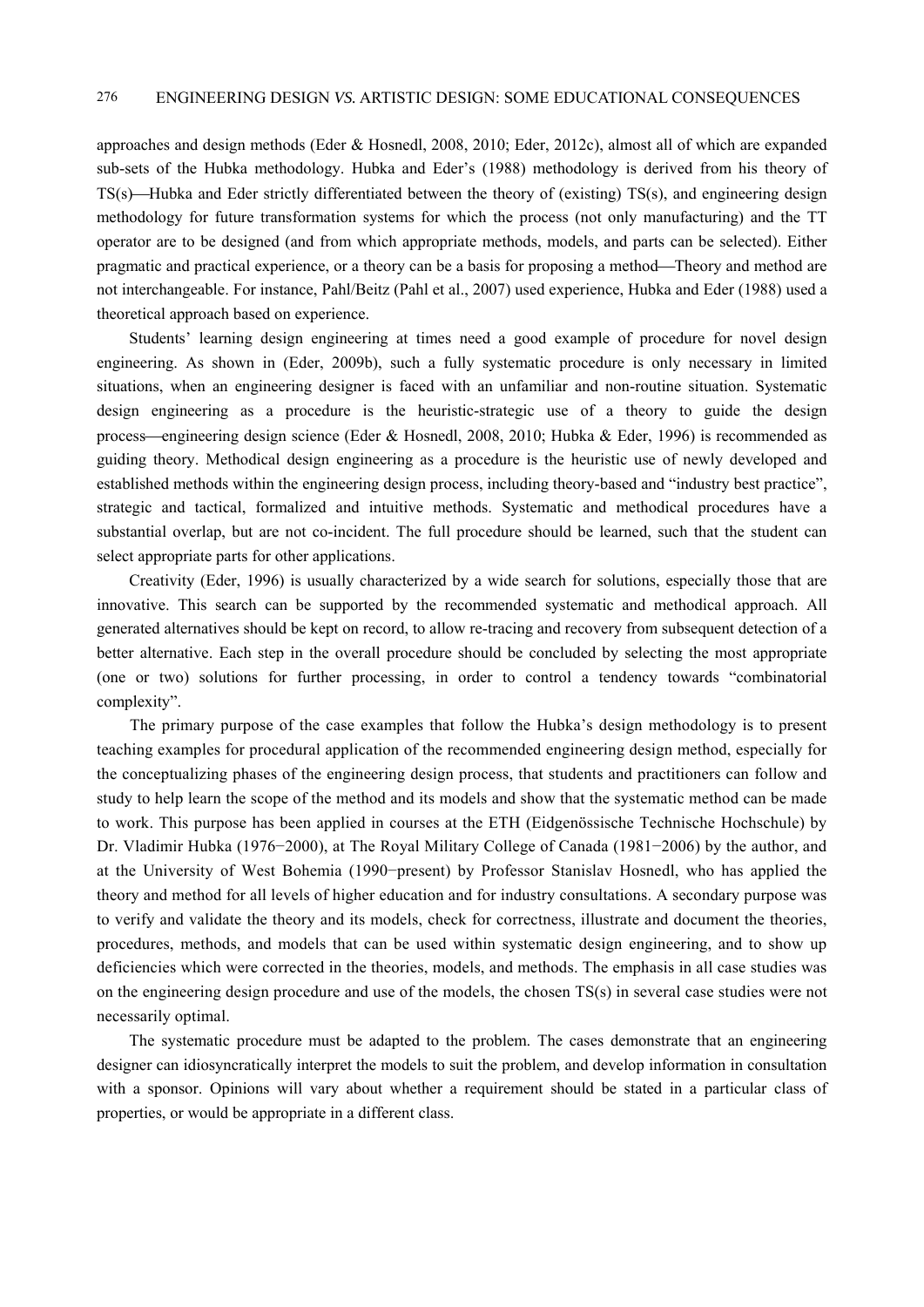Hubka's engineering design methodology is demonstrated by the scope and variety of our case examples. Care should be exercised when reading these case examples, they were not intended to show a plausible optimal resulting proposed TS(s), and some of these cases are doubtful in that respect. The initials indicate the originator: VH (Vladimir Hubka), MMA (Mogens Myrup Andreasen), WEE (W. Ernst Eder), and SH (Stanislav Hosnedl).

The first case study, systematic design according to the state of the theory and method at that time, appeared in a machine vice (VH) (Hubka, 1976). Hubka and Eder (1992a) included the second case study—a welding positioner (VH). The next three case examples, also systematic, were published in 1981 in German—a riveting fixture (VH), a milling jig (VH), and a powder-coating machine (MMA)—the first two were systematic, the third took a more industrial-artistic design approach. Another set was published in 1983 in German—a P-V-T-experiment (WEE), a hand winding machine for tapes (VH), and a tea-brewing machine (MMA)—again, the third took an industrial-artistic design approach. An English edition of case studies was finally published in (Hubka, Andreasen, & Eder, 1988), after revisions requested by the publisher, and included the existing six case studies first published in German language, plus two new items—a wave-powered bilge pump for small boats (MMA), and an oil drain valve (VH)—and again the bilge pump only loosely followed the systematic method.

Three further case studies were published in (Eder & Hosnedl, 2008)—the tea machine revised to current systematic procedures showing enhanced engineering information (WEE); re-design of a water valve (WEE—the first demonstration of systematic re-design); and an electro-static smoke-gas-dust precipitator, with rapper for dust removal (WEE—the first demonstration of treatment for sub-problems) (Eder, 2009c). The most recent book in this sequence (Eder & Hosnedl, 2010) contains three new case studies, a portable frame for static trapeze display demonstrations (WEE) (Eder, 2010) which was built and used, re-design of an automotive oil pump (WEE—the second demonstration of re-design) (Eder & Heffernan, 2009), and a hospital intensive care bed (SH—the second demonstration of treatment for sub-problems)—the latter shows cooperation between industrial design and design engineering (Hosnedl et al., 2008), and is one of many projects operated in cooperation with Czech industry. Hosnedl et al. (2008) has also introduced the Hubka theories and methods into industrial use. Two new cases were presented at the International Design Conference DESIGN 2012, Dubrovnik (WEE) (Eder, 2012a; 2012b), both sub-systems from the Caravan Stage Barge (2010) which has been in operation in Canadian and USA coastal waters, and now in the Mediterranean, since 1995. The Canadian Engineering Education Association 3rd Annual Conference 2012 received two further case examples (WEE), a sub-system of the Caravan Stage Barge (Eder, 2012e), and an auxiliary sub-system for a wind tunnel balance (Eder, 2012f).

For engineering education, a consequence of the discussions in this paper is that students, as novices in design engineering, should be introduced to the theory of TS(s) (Eder & Hosnedl, 2008, 2010; Hubka & Eder, 1988, 1996) in suitable stages throughout the (three-, four-, or five- year undergraduate) curriculum, should be encouraged to study several worked case examples, and should practice the models and steps of the theory-based design methodology, preferably on projects close to engineering practice. In a "capstone experience", such as a final-year project, they can then apply their intuition, trial-and-error procedures, and other methods, coordinated by systematic design methods, to the specific project to learn a more independent way of approaching projects, and still be aware of systematic project management (see Figure 10).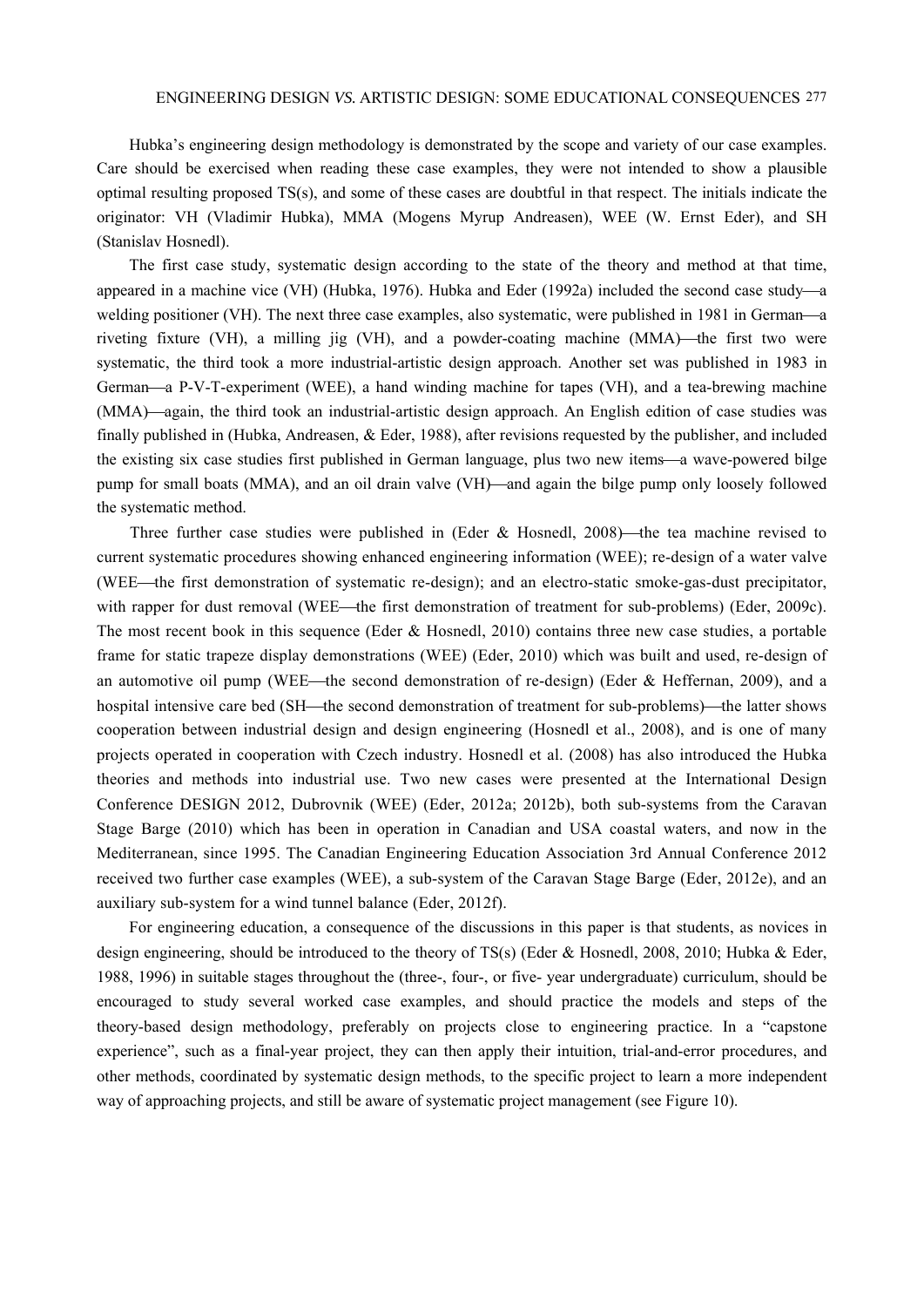## **Closure**

Depending on the nature of the (tangible or process) product, it is obvious that both engineering designers and artistic-industrial designers must in many cases work together. Their duties are partially overlapping. The theory of TS(s) (Eder & Hosnedl, 2008, 2010; Hubka & Eder, 1988, 1996) is partially applicable to industrial design (McAloone & Bey, 2010) of the five cases presented in this booklet from Technical University of Denmark, only one refers to an engineering product, but exclusively with the external observable properties. It is also partially applicable to architecture.

Nevertheless, engineering design is distinct from other forms of designing, and this needs to be acknowledged, especially for engineering education.

#### **References**

Birkhofer, H. (2011). From design practice to design science: The evolution of a career in design methodology research. *Journal of Engineering Design, 22*(5), 333-359.

Booker, P. J. (1979). *History of engineering drawing*. London: Northgate.

Burr, H., Vielhaber, M., Deubel, T., Weber, C., & Haasis, S. (2005). Cax/engineering data management integration: Enabler for methodical benefits in the design process. *Journal of Engineering Design, 16*(4), 385-398.

*Caravan Stage Barge*. (2010). Retrieved from http://www.caravanstage.org

- Eder, W. E. (1996). WDK 24—EDC—Engineering design and creativity. Proceedings of the *Workshop EDC*, Pilsen, Czech Republic, November 1995, Zürich, Heurista.
- Eder, W. E. (2004). Machine elements û integration of some proposals. Proceedings of *AEDS 2004 Workshop, The Design SocietyAEDS-SIG*, November 11-12, 2004, Pilsen, Czech Republic. Retrieved from http://www.kks.zcu.cz/aeds
- Eder, W. E. (2005). Machine elements û revision and outlook for design education. Proceedings of *The Second CDEN International Conference*, University of Calgary, Alberta, July 18-19, 2005, Kananaskis Resort, Alberta.
- Eder, W. E. (2008). Aspects of analysis and synthesis in design engineering. Proceedings of *Canadian Design Engineering Network CDEN 08*, Halifax, N. S., July 27-29, 2008.
- Eder, W. E. (2009a). Analysis, synthesis and problem solving in design engineering. Proceedings of *International Conference on Engineering Design, ICED 09* (pp. 2-23), August 24-27, 2009, Stanford University, Stanford, California, USA, Session W3 SIG-AEDS.
- Eder, W. E. (2009b). Why systematic design engineering? Proceedings of *the 6th Symposium on International Design and Design Education, DEC 6*, August 30-September 2, 2009, San Diego, California, USA, New York, ASME, paper number DETC2009-86067.
- Eder, W. E. (2009c). Case study in systematic design engineering—Smoke gas dust precipitation paper. Proceedings of *the 6th Symposium on International Design and Design Education, DEC 6*, August 30-September 2, 2009, San Diego, California, USA, ASME DETC2009-86069.
- Eder, W. E. (2010). Case study in systematic design engineering—Trapeze demonstration rig. Proceedings of *the 7th Symposium on International Design and Design Education, DEC 7*, August 15-18, 2010, Montreal, Quebec, Canada, ASME DETC2010-28065.
- Eder, W. E. (2011). Engineering design science and theory of technical systems-Legacy of Vladimir Hubka. *Journal of Engineering Design, 22*(5), 361-385.
- Eder, W. E. (2012a). Case example in systematic design engineeringLeeboard mounting. Proceedings of *International Design Conference, DESIGN 2012*, Dubrovnik, Croatia, May 21-24, 2012, FMENA, Zagreb.
- Eder, W. E. (2012b). Case example in systematic design engineering—Propeller shaft bearing arrangement. Proceedings of *International Design Conference, DESIGN 2012*, Dubrovnik, Croatia, May 21-24, 2012, FMENA, Zagreb.
- Eder, W. E. (2012c). *Comparison of several design theories and methods with the legacy of Vladimir Hubka*. Retrieved from http://www.designsociety.org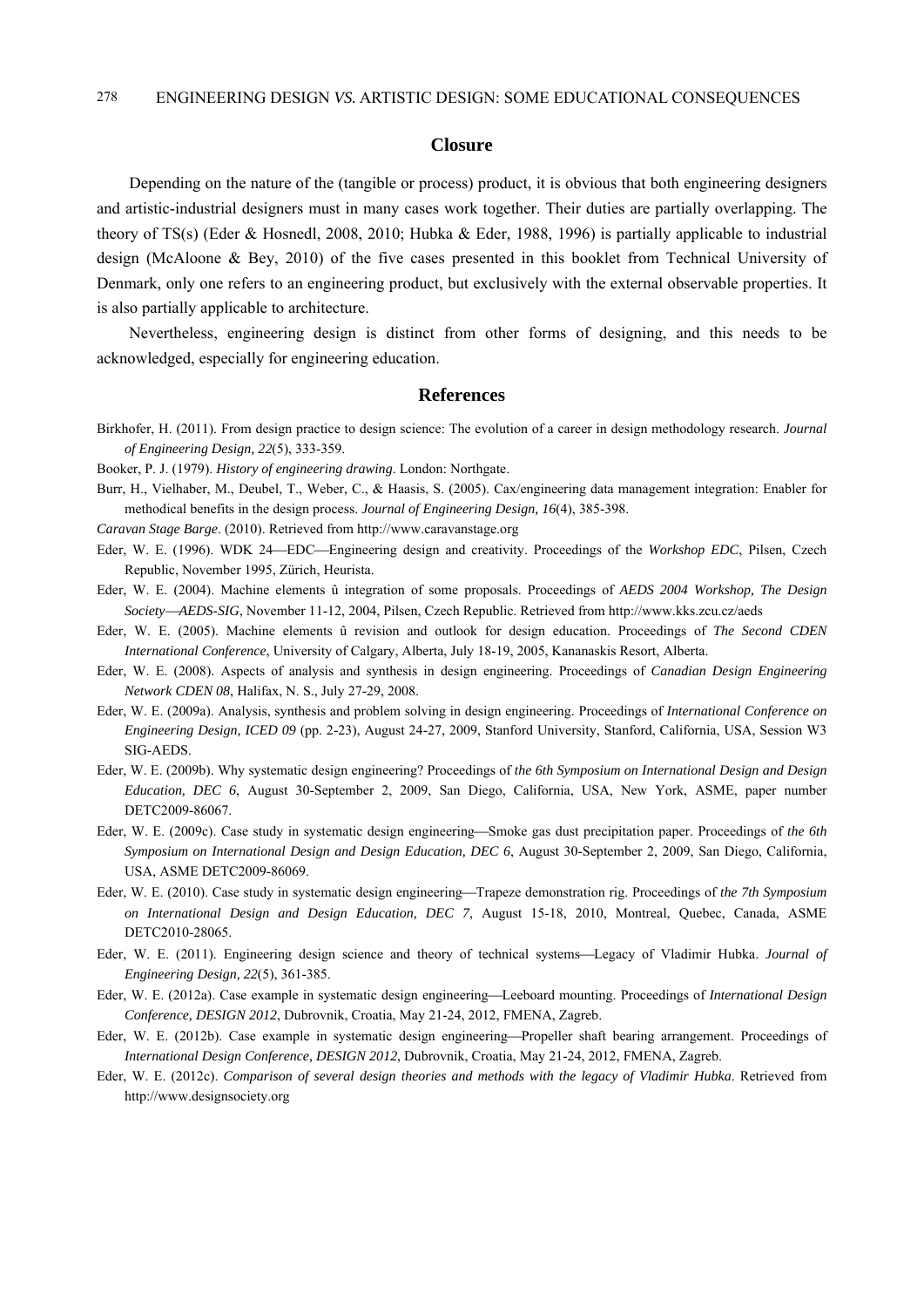- Eder, W. E. (2012d). Engineering design *vs.* artistic design-A discussion. Proceedings of *Canadian Engineering Education Association CEEA 2012 Conference*, June 17-20, 2012, University of Manitoba, Winnipeg, Manitoba.
- Eder, W. E. (2012e). Case study in systematic design engineering—Bow thruster covers. Proceedings of *Canadian Engineering Education Association CEEA 2012 Conference*, June 17-20, 2012, University of Manitoba, Winnipeg, Manitoba.
- Eder, W. E. (2012f). Case study in systematic design engineering—Wind tunnel balance model support. Proceedings of *Canadian Engineering Education Association CEEA 2012 Conference*, June 17-20, 2012, University of Manitoba, Winnipeg, Manitoba.
- Eder, W. E., & Heffernan, P. J. (2009). A case study in systematic and methodical design engineering. Proceedings of *CDEN/C2C2 Conference 2009*, July 27-29, 2009, McMaster University, Hamilton, Ontario.
- Eder, W. E., & Hosnedl, S. (2008). *Design engineering: A manual for enhanced creativity*. Boca Raton, Florida: CRC-Press.
- Eder, W. E., & Hosnedl, S. (2010). *Introduction to design engineering—Systematic creativity and management*. Leiden, Netherlands: CRC-Press/Balkema.
- Flurscheim, C. H. (1983). *Industrial design in engineering: A marriage of techniques*. London: The Design Council and Berlin/Heidelberg: Springer-Verlag.
- Green, W. S., & Jordan, P. W. (2002). *Pleasure with products: Beyond usability*. Boca Raton: CRC-Press.
- Gregory, S. A. (1966). Design science. In S. A. Gregory (Ed.), *The design method* (pp. 323-330). London: Butterworths.
- Hales, C. (1991). *Analysis of the engineering design process in an industrial context*. Winetka, Illinois: Gants Hill Publ.
- Hosnedl, S., Srp, Z., & Dvorak, J. (2008). Cooperation of engineering and industrial designers on industrial projects. Proceedings of *the 10th International Design Conference* (pp. 1227-1234), FMENA, Zagreb, DESIGN 2008.
- Howard, T. (2011). *The design society newsletter*. Lyngby, Denmark: Technical University of Denmark.
- Hubka, V. (1976). *Theory of design processes* (in German). Berlin: Springer-Verlag.
- Hubka, V. (1982). *Principles of engineering design—General procedural model of designing* (W.E. Eder trans.)*.* Zürich: Heurista.
- Hubka, V., & Andreasen, M. M. (1983). WDK 10: CAD, design methods—Konstruktionsmethoden. Proceedings of *ICED 83 Copenhagen* (Vols. 2). Zürich: Heurista.
- Hubka, V., Andreasen, M. M., & Eder, W. E. (1988). *Practical studies in systematic design*. London: Butterworths.
- Hubka, V., & Eder, W. E. (1988). *Theory of technical systems: A total concept theory for engineering design*. New York: Springer- Verlag.
- Hubka, V., & Eder, W. E. (1992a). *Engineering design*. Zürich: Heurista.
- Hubka, V., & Eder, W. E. (1992b). *Introduction to design science*. Berlin, Springer-Verlag.
- Hubka, V., & Eder, W. E. (1996). *Design science: Introduction to the needs, scope and organization of engineering design knowledge*. London: Springer-Verlag.
- Julier, G. (2000). *The culture of design*. London: Sage Publ.
- Klaus, G. (1965). *Cybernetics in philosophical view* (4th ed.). Berlin: Dietz Verlag.
- Klaus, G. (1969). *Dictionary of cybernetics*. Frankfurt: Fischer. (in German)
- Koen, B. V. (2003). *Discussion of the method: Conducting the engineer's approach to problem solving*. New York: Oxford University Press
- McAloone, T., & Bey, N. (2010). *Environmental improvement through product development, DTU management engineering, engineering design and product development*. Technical University of Denmark, Lyngby, Denmark.
- McMasters, J. H. (2004). The biomechanics of flight: Many possible solutions looking for problems. *International Journal of Engineering Education, 20*(3), 398-404.
- Müller, J. (1990). *Working methods of engineering sciences B systematics, heuristics, creativity* (in German). Berlin: Springer-Verlag.
- Nevala, K. (2005). Content-based design engineering thinking (Academic dissertation, University of Jyväskalä). Finland, Jyväskalä: University Printing House. Retrieved from http://cc.oulu.fi/~nevala
- Pahl, G., Beitz, W., Feldhusen, J., & Grote, H. K. (2007). *Engineering design* (3 ed., K. Wallace, & L. Blessing Ed. and trans.). London: Springer-Verlag.
- Schön, D. A. (1983). *The reflective practitioner: How professionals think in action*. Basic Books, New York.
- Schön, D. A. (1987). *Educating the reflective practitioner: Towards a new design for teaching and learning in the professions*. San Francisco: Jossey-Bass.
- Tjalve, E. (1979). *A short course in industrial design*. London: Newnes-Butterworths.